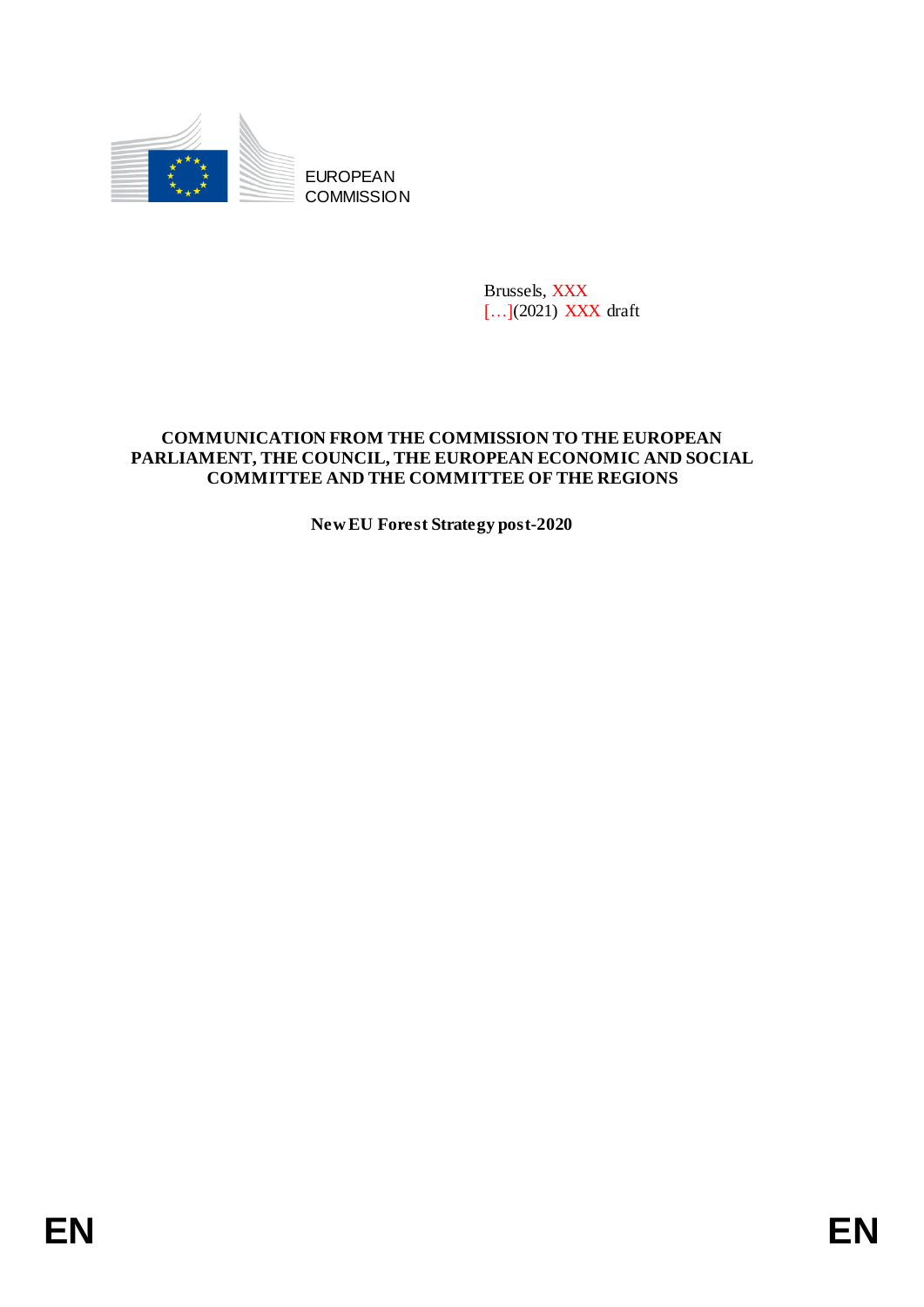### **1. Introduction**

 $\overline{a}$ 

Forests and other wooded land<sup>1</sup> cover over  $43^{2}\%$  of the EU's land space and they are essential for the health and wellbeing of all Europeans. We depend on them for the air we breathe and the water we drink and their rich biodiversity and unique natural system are home and habitat for most species found on land around the world.<sup>3</sup> They are a place to connect with nature and are central to preserving lively and prosperous rural areas.

Forests have long held a hugely important role in our economy and society, creating jobs and providing food, medicines, materials, clean water and other services. This role has been honed and strengthened over centuries and forests continue to be a thriving hub for cultural heritage and craftsmanship, tradition and innovation. But as important as they have been for generations past, they remain essential for our future. Forests are a natural ally in adapting to and fighting against climate change and will play a vital role in making Europe the first climate neutral continent by 2050. Protecting forest ecosystems also lessens the risk of zoonotic diseases and global pandemics. A healthy future for people, planet and prosperity therefore depends on ensuring healthy, biodiverse and resilient forests across Europe and the world.

Despite this imperative, European forests are under increasing strain – partly as a result of natural processes but also because of increased human activity and pressures. While forest area has become bigger in the last decades thanks to both natural processes and active restoration and certain trends are improving, ecosystem condition is poor even in the 27% of the EU forest area that is protected and should be the healthiest<sup>4</sup>. Climate change continues to negatively affect European forests, particularly in areas with mono species and even aged stands. It has also brought to light previously hidden vulnerabilities aggravating other destructive pressures such as pests, pollution, diseases, extreme weather events and forest fires. Tree cover loss has accelerated from 27% in the period 2001-2012 to 74% in the period 2009-2018<sup>5</sup> and increase in harvest for different economic purposes has been widely documented.

This new EU Forest Strategy aims to overcome these challenges and unlock the potential of forests for our future. It is anchored in the European Green Deal and the EU 2030 Biodiversity Strategy and recognises the central role of forests, foresters and the entire forest-based value chain for achieving by 2050 a sustainable and climate-neutral economy and for ensuring that all of ecosystems are restored, resilient, and adequately protected. It sets out the policy framework to deliver growing, healthy, diverse and resilient EU forests, which contribute significantly to our biodiversity and climate ambition, secure livelihoods in rural areas and beyond and

Sustainable Development Goals report  $2021 -$  to be published on 15 June. Link to be added. FAO defines a forest as lands of more than 0.5 hectares, with trees higher than 5 metres and a tree canopy cover of more than 10 %, which are not primarily under agricultural or urban land use. The FAO defines other wooded land as land of more than 0.5 hectares with a canopy cover of 5-10 % of trees able to reach a height of 5 metres in situ; or a canopy cover of more than 10 % when smaller trees, shrubs and bushes are included http://www.fao.org/3/I8661EN/i8661en.pdf, or the EUROSTAT definition: [https://ec.europa.eu/eurostat/statistics](https://ec.europa.eu/eurostat/statistics-explained/index.php?title=Glossary:Forest)[explained/index.php?title=Glossary:Forest](https://ec.europa.eu/eurostat/statistics-explained/index.php?title=Glossary:Forest)

<sup>2</sup> https://ec.europa.eu/eurostat/documents/3217494/12069644/KS-FK-20-001-EN-N.pdf/a7439b01-671b-80ce-85e4-4d803c44340a?t=1608139005821

<sup>&</sup>lt;sup>3</sup> Forests contain 60,000 different tree species, 80 percent of amphibian species, 75 percent of bird species, and 68 percent of the world's mammal species (IUCN?).

<sup>&</sup>lt;sup>4</sup> Based on Member States' reports (covering the 2013-2018 period) under Article 17 of the Habitats Directive on the conservation status of habitats listed in Annex I of that Directive, only 49% of forest habitats is in a good condition Annex I forest habitats cover about 27% of all forested area in the EU.

<sup>5</sup> Maes, J., Teller, A., Nessi, S., Bulgheroni, C., Konti, A., Sinkko, T., Tonini, D., & Pant, R. (2020). Mapping and assessment of ecosystems and their services: An EU ecosystem assessment. In JRC Science for Policy Reports. European Commission.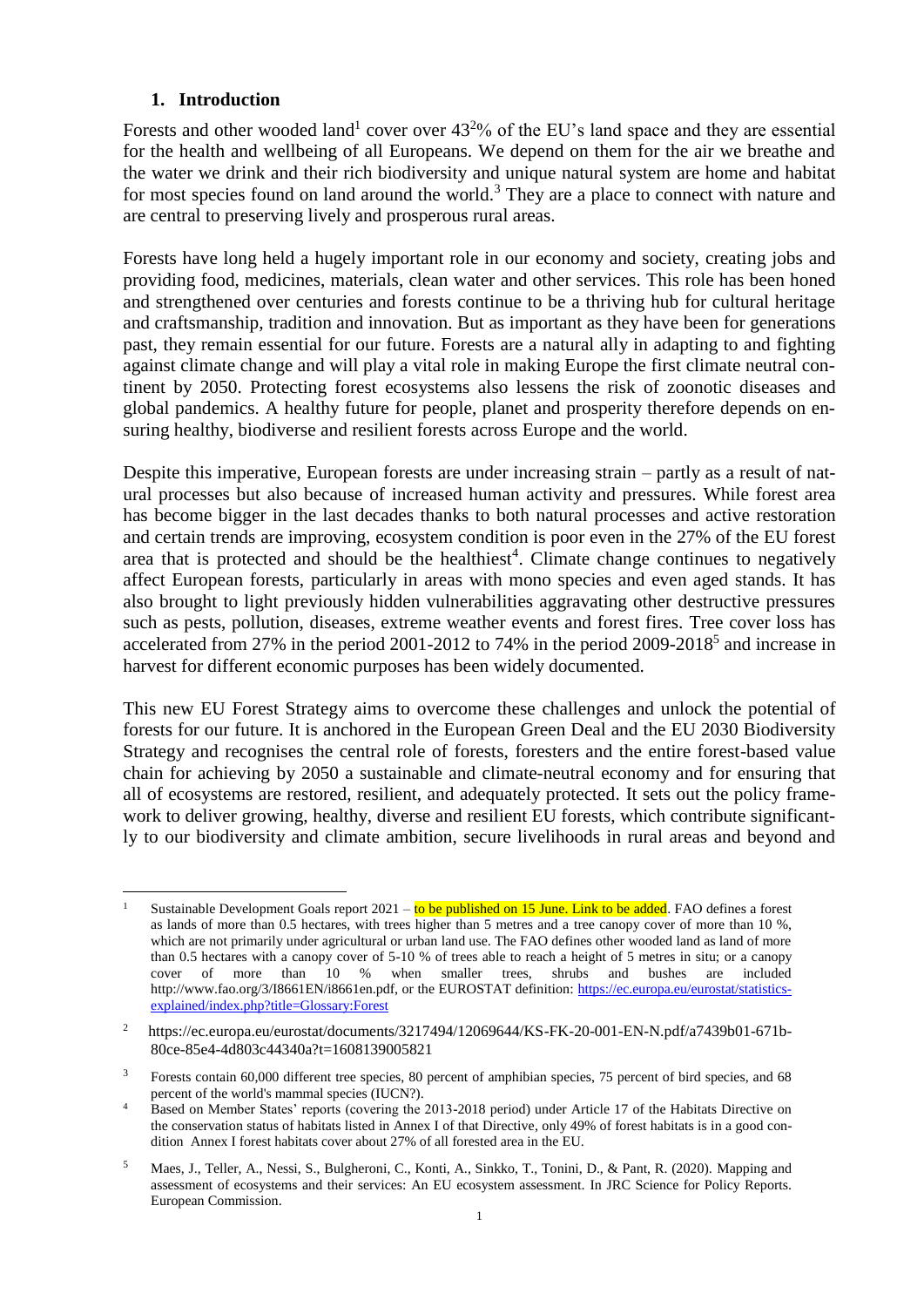support a sustainable forest bioeconomy that relies on most sustainable forest management practices.

The starting point for this is that to succeed in this transition we will need bigger, healthier and more diverse forests than we have today, notably for carbon storage and sequestration and halting loss of habitats and species. To get there, we will have to reverse negative trends, improve monitoring to better capture the state of our forests, as well as step up our efforts to protect and restore forest biodiversity and with that ensure forest resilience. We must also ensure the availability of wood materials to substitute fossil-based counterparts, as well as boost forest-based economic activities that do not rely on wood resources extraction to diversify local economies and jobs in rural areas.

Given the increasing and sometimes competing demands on forests, we must also ensure that wood is optimally utilised in line with the cascading principle<sup>6</sup> so that the majority of it is used for long-lived materials and products that are of highest value for a climate neutral and circular economy, while minimising its use for short-lived products and energy production.

This is the first EU Forest Strategy written at the onset of accelerating biodiversity loss and nature crises. The next decade is crucial and the Strategy therefore presents a concrete plan for 2030, combining regulatory, financial and voluntary measures. It includes measures for strengthening forest protection and restoration, enhancing sustainable forest management and improving and harmonising the planning and monitoring of EU forests with a view to ensuring resilient forest ecosystems. The Strategy also focuses on sustainable re- and afforestation and is accompanied by a roadmap for planting at least 3 billion additional trees in the EU by 2030.

The ambitious vision presented in this Strategy relies greatly on motivation and dedication of all relevant stakeholders, namely forest and land owners and managers, and it therefore seeks to develop financial incentives, in particular for private forest owners and managers, for the provision of ecosystem services. To further support sustainable bioeconomy for a climate neutral future, the strategy proposes measures for innovation and promotion of new materials and products to replace the intensive fossil-based counterparts as well as for boosting non-wood forest economy, including ecotourism.

All the measures are to be designed and implemented in close cooperation with public and private forest owners and other caretakers of forests, as they are the enablers of the necessary changes and of a vibrant and sustainable forest-based bioeconomy in the EU. The Strategy seeks the active engagement of all relevant actors and levels of governance, from Member States to forest owners and managers, forest-based industries, scientists, civil society and other stakeholders.

While the Strategy is focussed only on EU forests and aims to make an important contribution from the EU to the UN 2030 Sustainable Development Goals, in particular the Goal 15, it fully recognises that forest-related challenges are inherently global. The Commission reaffirms its commitment to deliver on its 2019 Action Plan to Protect and Restore the World's Forests<sup>7</sup>, including by working in close partnership with its global partners on forest protection, restoration and sustainable forest management, as well as adopting a legislative proposal to ensure that products, whether sourced from within the EU or from third countries, sold on the EU market do not contribute to global deforestation.

<sup>6</sup> Cascade principle was already enshrined in the EU Forest Strategy 2014-2020. Under the cascade principle, wood is used in the following order of priorities: 1) wood-based products, 2) extending their service life, 3) re-use, 4) recycling, 5) bio-energy and 6) disposal.

<sup>7</sup> EU Communication 2019 - Forests - Environment - [European Commission. \(europa.eu\)](https://ec.europa.eu/environment/forests/eu_comm_2019.htm)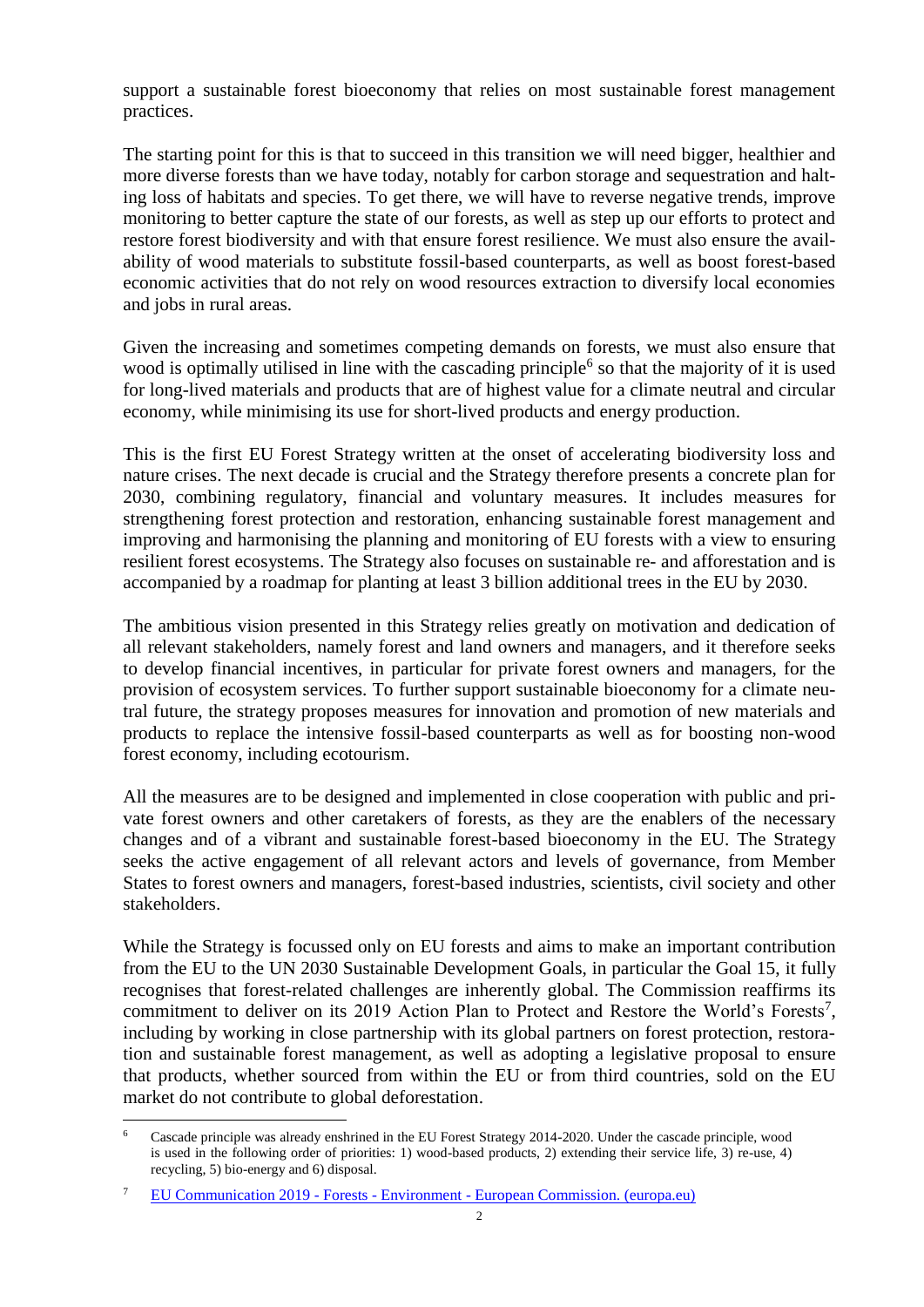## **2. Protecting, restoring and enlarging EU's forests to combat climate change, reverse biodiversity loss and ensure resilient forest ecosystems**

In light of climate change and biodiversity loss there is an urgent need for adaptive forest restoration and ecosystem-based management approaches that strengthen the resilience of EU forests. This is a precondition for forests to be able to deliver on their socio-economic and environmental functions for future generations. But it is also to avoid escalating socioeconomic costs from forest disasters, protect people, land and houses from floods and landslides, and preserve the carbon stock and sink function and other vital ecosystem services provided by forests such as clean air, water regulation, and habitat for the variety of living species they host. To improve forest resilience, we have to increasingly protect and restore forest biodiversity and adopt biodiversity-friendly forest management practices. This is also a great economic opportunity, if forest owners and managers are properly supported in the transition. According to the World Economic Forum, the conservation, restoration and sustainable management of forests could generate 190 billion EUR in business opportunities and 16 million jobs worldwide by 2030<sup>8</sup>.

In addition, we need robust approaches to risk reduction in the context of significant uncertainty related to future forests. The onset of climate change means forest change. Europe's vegetation zones have started to shift upwards and northwards, triggering the transformation of forest ecosystems in most places. This means that very few forests will either not be strongly affected by climate change, or will not require immediate management action to reduce their vulnerability to climate change.

Forest owners and managers across Europe are already strongly aware of climate change and are concerned with its impacts. This awareness needs to be increasingly translated into sufficient and tangible adaptation actions and resilience-enhancing forest management practices. For that, technical knowledge and information as well as targeted regulatory and financial incentives and support need to be developed. This Strategy aims to address these issues to support forest owners and managers in their efforts, scale up best practices and ensure an increase in the quantity and quality of EU's forest cover for decades to come.

### *2.1. Protecting EU's last remaining primary and old-growth forests*

To leave space for nature to recover, the EU Biodiversity Strategy for 2030 has proposed a target to protect at least 30% of the EU land area, out of which 10% should be put under strict legal protection and effective management regime. Also forest ecosystems will need to make a contribution to this target.

All primary and old growth forests, in particular, will have to be strictly protected. Their estimated cover is only around 3% of EU forested land and patches are generally small and fragmented. Primary and old-growth forests are not only among the richest EU forest ecosystems, but they also remove carbon from the atmosphere and store significant carbon stocks, while being of paramount importance for biodiversity and the provision critical ecosystem services<sup>9</sup>.

 $\overline{a}$ <sup>8</sup> [https://www.weforum.org/press/2020/08/us-businesses-governments-and-non-profits-join-global-push](https://www.weforum.org/press/2020/08/us-businesses-governments-and-non-profits-join-global-push-for-1-trillion-trees/)[for-1-trillion-trees/](https://www.weforum.org/press/2020/08/us-businesses-governments-and-non-profits-join-global-push-for-1-trillion-trees/)

<sup>&</sup>lt;sup>9</sup> Barredo Cano, J.I., Brailescu, C., Teller, A., Sabatini, F.M., Mauri, A. and Janouskova, K., Mapping and assessment of primary and old-growth forests in Europe, EUR 30661 EN, Publications Office of the European Union, Luxembourg, 2021, ISBN 978-92-76-34229-8, doi:10.2760/13239, JRC124671.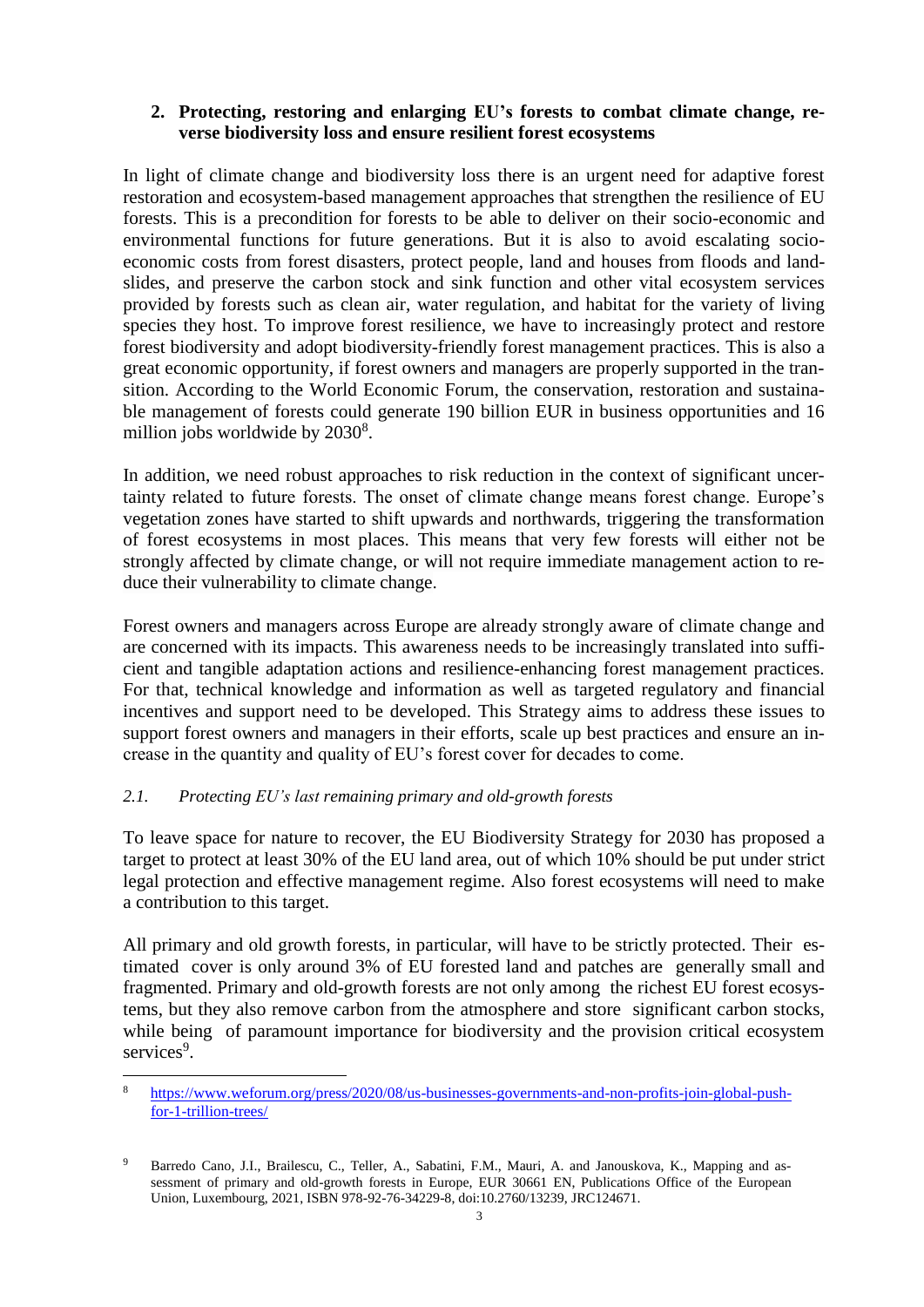Yet, there is still an immediate need to map the primary and old-growth forests and establish their protection regime, including increased efforts to protect the primary forests in outermost regions and overseas territories of the Union, given their exceptionally high and unique biodiversity value. To maintain the undisturbed character of strictly protected forests it is essential to leave as much as possible the dynamic of the forest cycle in these forests to natural processes, limiting extractive human activities from none to minimum, while finding synergies with sustainable ecotourism and recreational opportunities.

The Commission is working in cooperation with Member States and stakeholders to agree, by the end of 2021, on a **common definition for primary and old-growth forests** and the strict protection regime. Member States should urgently engage in completing the mapping and monitoring of these forests, and ensuring no deterioration until they start to apply the protection regime.

### *2.2. Ensuring forest restoration and reinforced sustainable forest management for climate adaptation and forest resilience*

Forest management practices that preserve and restore biodiversity lead to more resilient forests. Therefore all forests should be increasingly managed so that they are sufficiently biodiverse, taking into account the differences in natural conditions, biogeographic regions and forest typology. There are significant opportunities for win-win measures, which simultaneously improve forest productivity, timber production, biodiversity, carbon sink function, healthy soil properties and climate resilience. A greater diversity of forest ecosystems and species, and the use of well-adapted genetic resources and ecosystem-based approaches to forest management can enhance long-term adaptability and forests' capacity to recover and self-organise.

In addition, certain management practices that support biodiversity and resilience, such as the creation or maintenance of functionally diverse, mixed‐species forests, especially with more broadleaves and deciduous trees and with species with different biotic and abiotic sensitivities and recovery mechanisms following disturbances, instead of monocultural plantations, are essential in this context. Also management practices like uneven-aged and continuous-cover forestry, sufficient quantities of deadwood, regulation of wildlife densities and the establishment of protected habitat patches or set aside areas in production forests help ensure longterm environmental and socio-economic viability of forests. Such practices provide an 'insurance policy' and safeguard that forests can continue to provide their full set of goods and services in a variable and uncertain future.

Conversely, some other practices should be avoided. One of such forestry practices is clearcutting, unless it is proven necessary for environmental or ecosystem health reasons. In addition to destroying above ground biodiversity, clear cuts cause the loss of carbon in the roots and part of the carbon in the soil. This practice is already banned or limited in several countries. What should also be avoided is removing stumps and roots, which should be left in the forest, and carrying out intensive logging during nesting period.

Taking care of soil is particularly important, as there is a strong interdependence between trees and the soil on which they grow, with mutual benefits and losses. For trees to thrive, tree roots need to obtain all essential elements and nutrients from the soil. Therefore, the soil properties and soil ecosystem services must be protected as the very foundation of healthy and productive forests and for example undue use of heavy machinery that cause soil compaction should be avoided.

These above-mentioned more sustainable principles and practices are already embraced by many European forest owners and managers in the context of sustainable forest management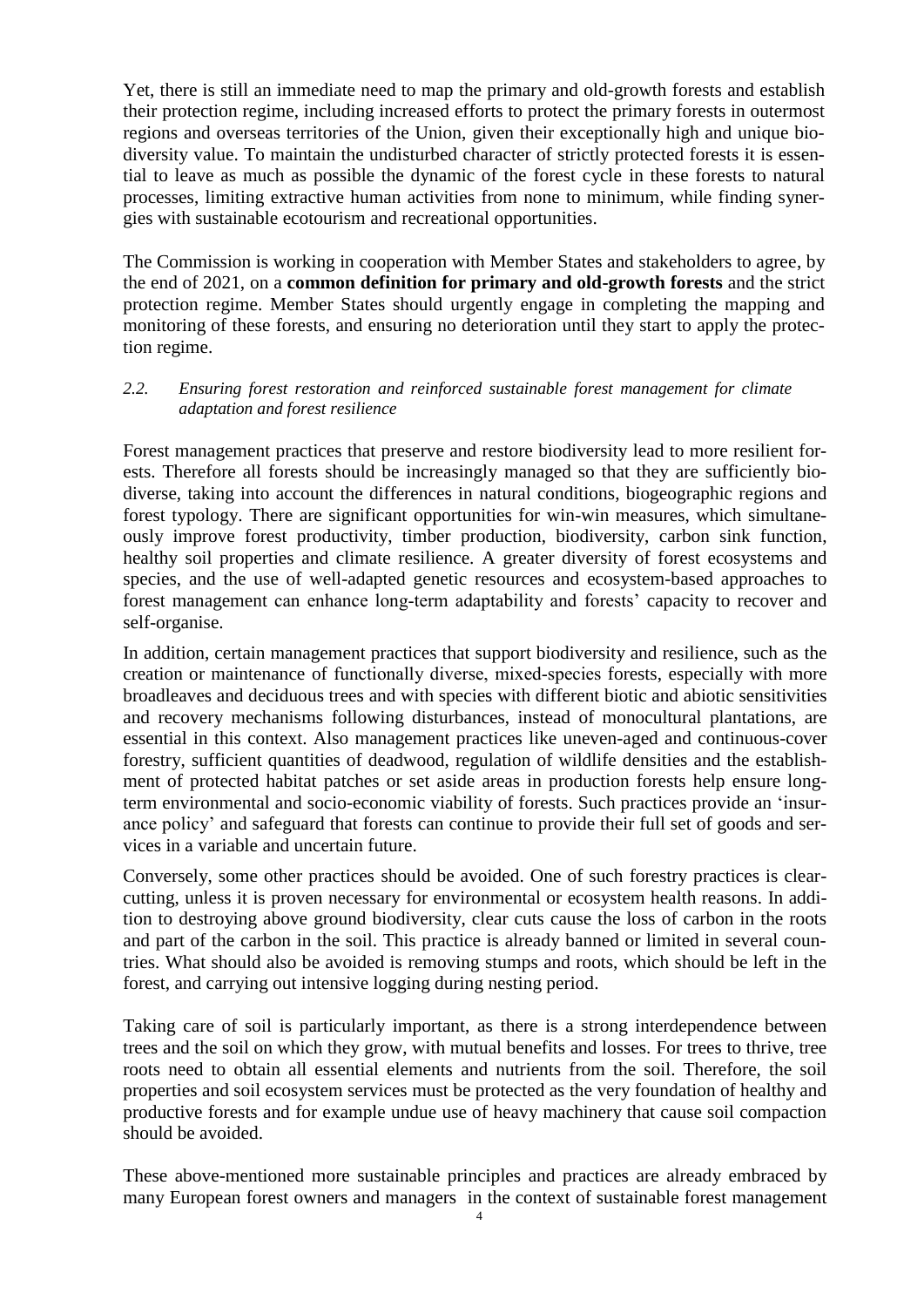and, when moving forward, should increasingly form its backbone. A common understanding of sustainable forest management has been agreed upon in the frame of the Pan-European Ministerial Conference on the Protection of Forests ('Forest Europe'), comprising voluntary principles, guidelines and indicators, which are used by the signatories to monitor the progress of their forests. Sustainable forest management means the *stewardship and use of forest lands in a way, and at a rate, that maintains their biodiversity, productivity, regeneration capacity, vitality and their potential to fulfil, now and in the future, relevant ecological, economic and social functions, at local, national and global levels, and that does not cause damage to other ecosystems.* 

In order to better respond to new challenges and needs, and in light of the increasing role of forests in the delivery of the EU's commonly agreed climate and biodiversity objectives, the sustainable forest management framework will have to be reinforced, notably as regards criteria relating to ecosystem health, biodiversity and climate change so that it can become a more detailed screening tool to determine and compare different management approaches, their impact and the overall state of EU forests. This requires the identification and establishment of more concrete indicators and benchmarks. The sustainable forest management already covers several relevant indicators, such as deadwood and species diversity, but it does not yet define thresholds or ranges as benchmarks for the desirable condition.

Therefore, building on the Forest Europe sustainable forest management criteria, and in close cooperation with Member States and forest stakeholders, the **Commission will identify additional indicators as well as thresholds or ranges for sustainable forest management concerning in particular forest ecosystem health, biodiversity and climate objectives.** Subject to the impact assessment, these will be included in the future legislative proposal on EU forest planning and monitoring. This will allow for a better comparative understanding of the overall sustainability of forests within the EU and demonstrate the contribution of sustainable forest management to EU's objectives. The indicators, thresholds or ranges should build on existing work and take into account forest variability, biogeographic regions and forest typology, in addition to providing the necessary flexibility. Guidelines on closer to nature forestry<sup>10</sup> are being developed by the Commission and will feed into the work on indicators and new thresholds for sustainable forest management that will be undertaken in close partnership with Member States.

The Commission will also develop criteria for a harmonised "closer-to-nature" voluntary certification scheme, so that the most biodiversity friendly management practices could benefit from an EU quality label.

**As part of the implementation of the EU Biodiversity Strategy for 2030, the Commission will also propose a legally binding instrument for ecosystem restoration**, covering in particular those ecosystems with the most potential to capture and store carbon and to prevent and reduce the impact of natural disasters. This will include targets for restoring forest ecosystems namely as far as these are identified under EU nature legislation $^{11}$ .

In addition to adaptive restoration and ecosystem-based management practices of forests, climate adaptation also requires investing in disaster preparedness, response and post-disaster

<sup>&</sup>lt;sup>10</sup> **Closer-to-nature forestry** is an example of such practices. It seeks multifunctional forests by combining biodiversity (even in planted forests), carbon stock preservation and timber-related revenues. Despite not having a universally accepted definition yet, closer-to-nature forestry is a concept discussed by private and public organisations, both in within the EU and globally.

<sup>&</sup>lt;sup>11</sup> Annex I of Habitats Directive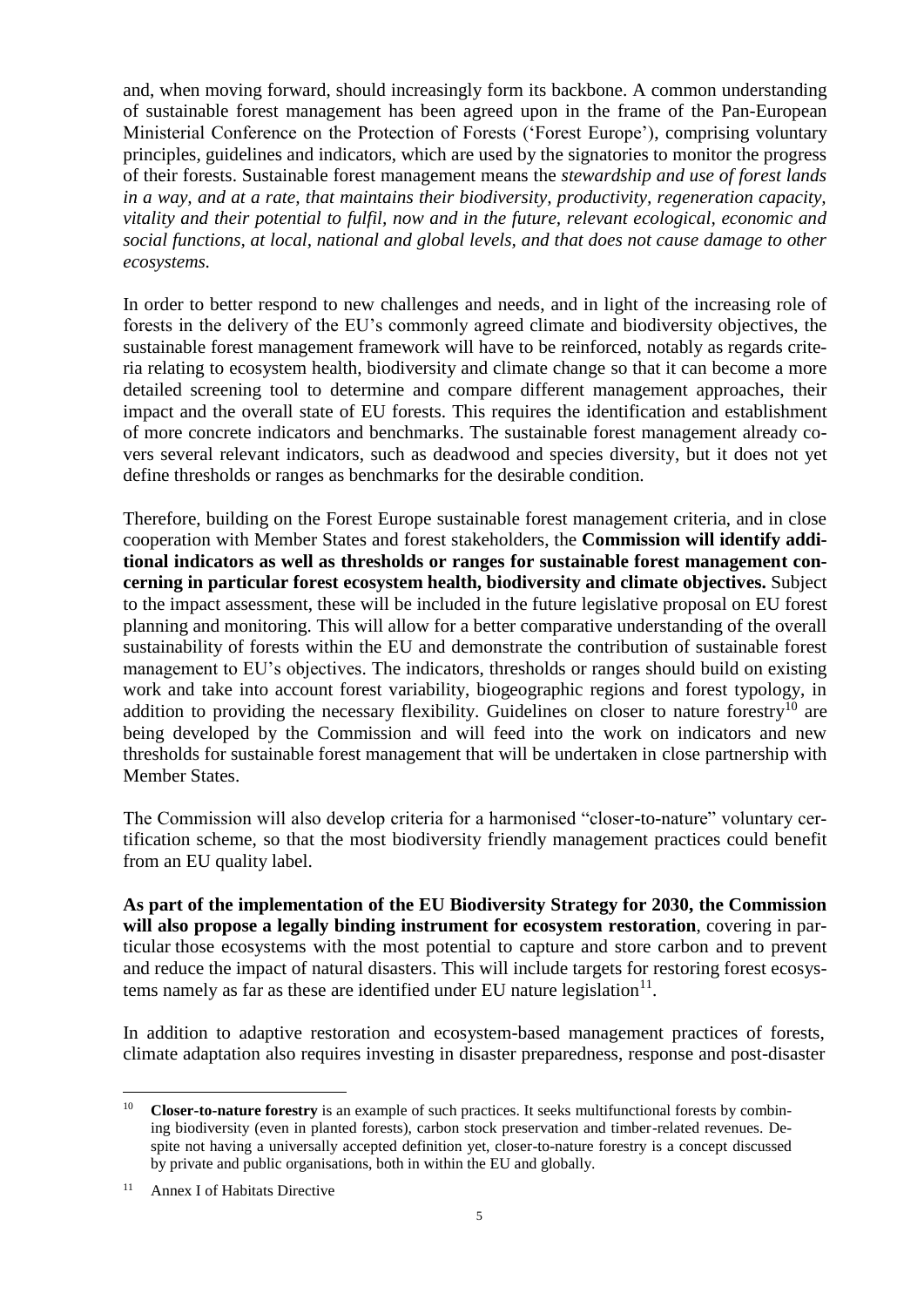forest recovery. However, contributing to the required equipment and operations should be the last resort, after everything has been done to prevent climate related damages and increase forest resilience. Also, spending on disaster response and post-disaster recovery should include, as a minimum, 'restore and reforest better' conditions in line with the described management practices.

Last but not least, adapting forests to climate change and restoring forests following climate damages will require large quantities of appropriate forest reproductive material. This implies efforts to secure and sustainably use – based on ecological principles – the genetic resources on which a more climate-proof forestry depends; to increase the production and availability of such material; to provide better information on its suitability for future climatic conditions; and to enhance its collaborative production and transfer across national borders. The Commission will supplement the **revision of the Regulation on forest reproductive material** with measures to increase the availability of forest reproductive material suitable for future climatic conditions. Research and innovation, and the testing and selecting of species and suitable provenances for future conditions should also be enhanced.

## *2.3. Re- and afforestation of biodiverse forests*

Spontaneous forest regrowth through natural succession is the main force driving the increase of forested areas in the EU, mostly associated with abandonment of agriculture and rural areas. But additionally there is potential for extending forest and tree coverage in the EU through active and sustainable re- and afforestation and tree planting.

This concerns mainly urban and peri-urban areas (including e.g. urban parks, trees on public and private property, greening buildings and infrastructure, and urban gardens) and agricultural area (including e.g. in abandoned areas as well as through agroforestry and silvopastures, landscape features and the establishment of ecological corridors). It is important to capitalise on this potential, as enhanced afforestation is also among the most effective climate change mitigation strategies in the forest sector, and can create substantial job opportunities, e.g. in relation to collecting and cultivating of seeds, planting seedlings, and ensuring their development.

The EU Biodiversity Strategy for 2030 sets outs a **pledge to plant at least 3 billion additional trees by 2030** in full respect of ecological principles. This initiative will significantly contribute, over time, to increasing the EU forest cover and, with that, the EU land carbon sink and stock. It will also help raise societal awareness and commitment, contributing to reaching the objective of becoming the first climate neutral continent by 2050, to biodiversity restoration and to the circular economy. This Strategy includes a roadmap for the implementation of the pledge based on the overall principle of **planting and growing the right tree in the right place and for the right purpose.**

### **Roadmap for planting at least 3 billion additional trees by 2030**

The roadmap [include link/reference to annex and/or SWD] sets out clear criteria for tree planting, counting and monitoring. It is supplemented by an electronic platform/website [include reference]. A timeline for how additional elements will be developed, including a tree-counter, guidelines for biodiversity-friendly afforestation and reforestation and criteria for closer-to-nature forestry, which will be developed in parallel, and platforms for exchange of best practices, is included in annex xx.

The roadmap includes a strong monitoring component, which will be essential to track progress for meeting the target. This will build on the expertise of the Commission's Joint Research Centre and the European Environment Agency. Based on monitoring data, the Commission and the European Environment Agency will provide assessments of trends and state of implementation. Synergies with tech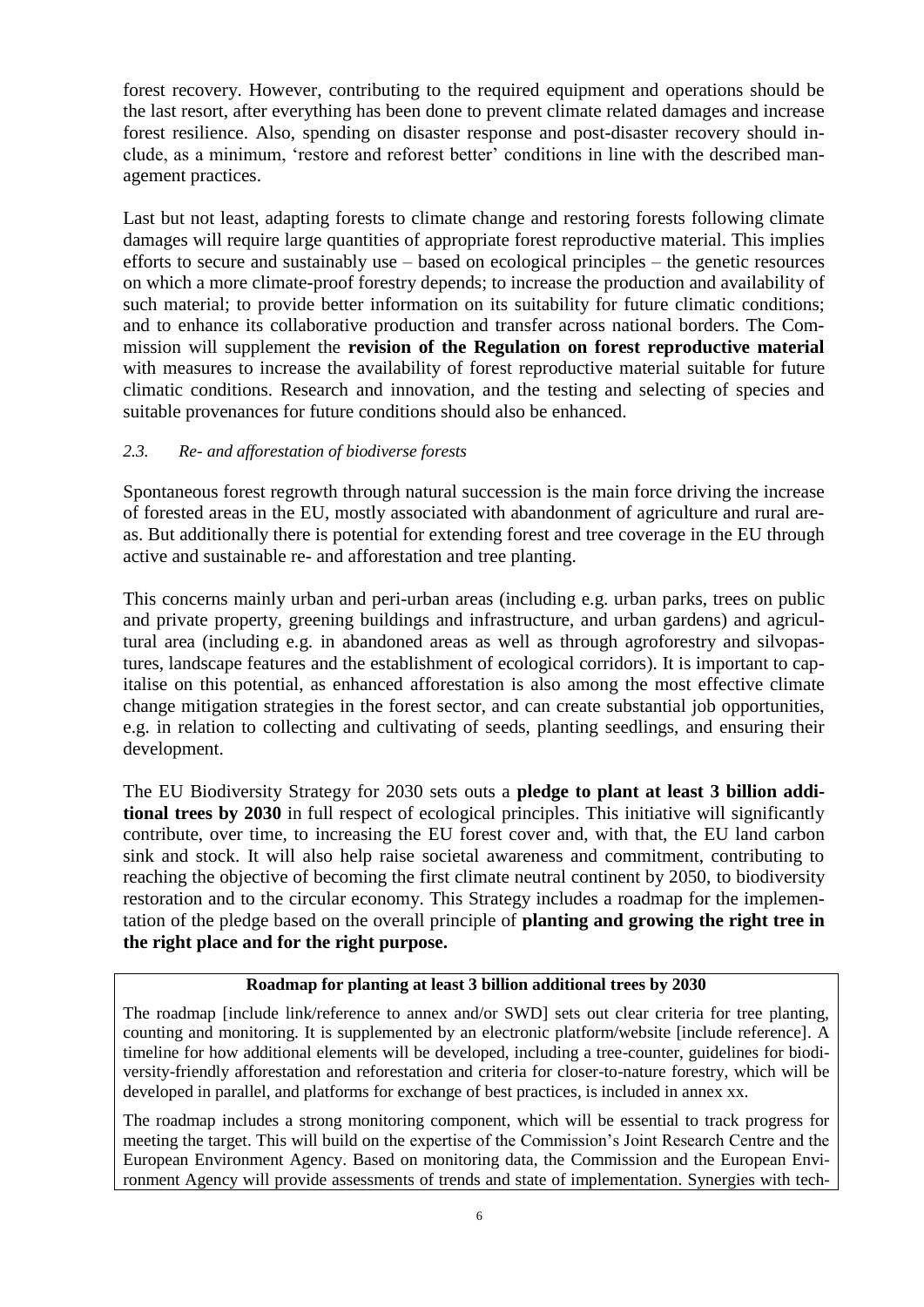nological solutions already in use, i.e. for air quality monitoring, will be sought in order to compile information on planting pledges at national, regional and local level.

### *2.4. Financial incentives for forest owners and managers for improving the quantity and quality of EU forests*

Strengthened forest protection and restoration and enhanced and more biodiversity-friendly sustainable forest management are the right thing to do to ensure the resilience and productive capacity of forests for decades to come. However, it has to be acknowledged that this will not happen without the motivation, engagement and action of European forest owners and managers – the principal caretakers of forests. The right thing to do must also be economically viable and best practices show that this can be the case.

In publicly owned forests it is only reasonable for Member States to strengthen forest protection and restoration efforts to achieve the commonly agreed increased EU climate and biodiversity ambition and to ensure the transition to a climate-neutral economy

Yet, private forest owners and managers, especially small holdings, often depend on forests directly for their livelihoods and today their main income comes from the supply of wood. The other benefits, especially the provision of ecosystem services, are rarely or never rewarded. This has to change. Forest owners and managers need drivers and financial incentives to be able to provide ecosystem services through forest protection and restoration and to increase the resilience of their forests through the adoption of most climate and biodiversity friendly forest management practices. This is particularly important in parts of Europe that have been hit by climate change earlier and harder than anticipated and where rural areas have suffered from the loss of income, livelihoods and even lives due to forest disasters.

Some good examples on public and private schemes for ecosystem service payments exist (e.g. on protection of drinking water), and other options are being explored for deployment with EU research support<sup>12</sup>.

### **Examples of public and private schemes for ecosystem service payments**

The **Finnish Metso Programme** pays private forest owners to set aside their land for biodiversity. The amounts provided depend on the value of the land and for how long the forest will be set aside.

The **Croatian tax for all requires** natural and legal persons conducting economic activities and an income over 400.000 euro to pay 0.0265% of their total revenue for benefiting from forest ecosystem services and through a special national fund this is distributed to forest owners according to the forest area in accordance to the forest management plans.

The **French Label Bas Carbon** scheme allows private and public actions to voluntary offset their greenhouse gas emissions by financially supporting environmental services (low-carbon actions) in forest management in France.

In Germany, **Federal water legislation** entitles forest owners to receive compensation payments for management restrictions in groundwater protection areas.

As to EU policies, the CAP, through the national Rural Development Programs already provide financial support for forests and forest management, namely for adaptation and resilience to climate-related risks. In 2014-2020, the CAP forestry measures committed  $\epsilon$  6.7 billion in

 $\overline{a}$ <sup>12</sup> Horizon projects: InnoForest, SINCERE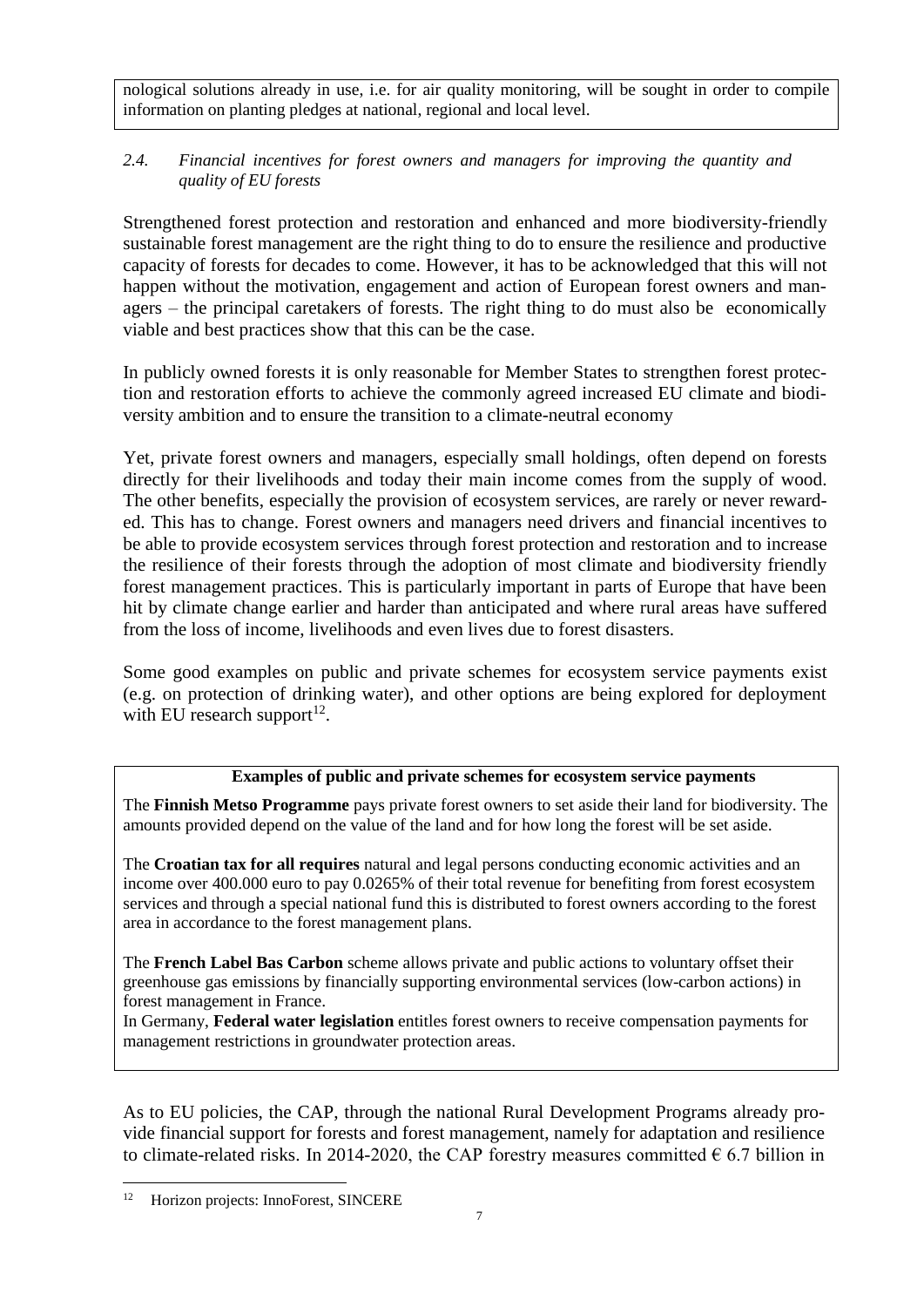support of EU policy targets, mostly for afforestation (27%), prevention of forests fires and disasters (24%) and investments on resilience, ecological and social functions (19%). Yet, the uptake of forestry measures has been low, and decreased substantially along the programming period. This is for example due to the lack of capacity to handle the administrative procedures to request access to the funds, coupled with insufficient attractiveness of the premium and the lack of capacity building support through advisory services, as well as limited guidance on how to implement forest based adaptation activities and measures to climate change in order to prevent and reduce risks (e.g. wildfires, soil erosion, diseases, floods).

The Commission will strive to **increase the uptake of rural development funds available for the purposes of this strategy**. The new CAP offers increased flexibility to design forestrelated interventions according to national needs and specificities, reducing red tape while linking the European Green Deal, the national forest policies, and the EU environment and climate acquis. **The recommendations to Member States on the CAP Strategic Plans have encouraged the due consideration of forests**. Further action need to be undertaken by Member States for better involving forest stakeholders in the development of CAP Strategic Plans at Member States level. The Commission will provide new means to share information on good practices on best design and implementation of forest-relevant interventions, fostering the exchange between experts in Member States, and providing demonstration tools for consistent use of funding; supporting local and regional networking, including *in situ* demonstration initiatives. An assessment of forest-related interventions in the CAP in relation to European Green Deal objectives, in the context of the mid-term assessment of the CAP Strategic Plans, will provide the basis for further promoting the optimal use of forest interventions by Member States. The Commission will furthermore carry out a study on behavioural science applied to the uptake of foresters of public funds to better identify further policy improvement routes

In the context of the **Long-term vision for rural areas**, a network of forest-dominant rural areas and municipalities will be promoted to give voice to forest rural areas, ensuring their representation in key initiatives (rural observatory, ENRD portal<sup>13</sup>), and facilitating specific assessments of reality and needs of forest areas across the EU.

The **carbon farming initiative**, announced in the Farm to Fork Strategy, will aim to promote a new green business model that rewards climate–friendly practices by land managers, including forest managers and owners, based on the climate benefits they provide. This new business model should provide a new source of income by giving financial incentives for activities leading to carbon removals and storage.

Carbon farming schemes can be financed through public support such as CAP funding (via ecoschemes or rural development support), State aid (for example through the EU agricultural and forestry guidelines) or other EU funding, or through private initiatives, in the form of carbon certificates that can be traded in the markets. Result-based carbon farming schemes, under which beneficiaries receive payments linked to the results delivered, have the advantage of ensuring a more targeted use of the relevant funds towards the intended climate objective. Carbon farming can hence constitute a potential channel to achieve and implement targets underlying the present Strategy.

**The Commission is furthermore developing a regulatory framework for certifying carbon removals**, as announced in the Circular Economy Action Plan. The Commission plans to

<sup>13</sup> https://enrd.ec.europa.eu/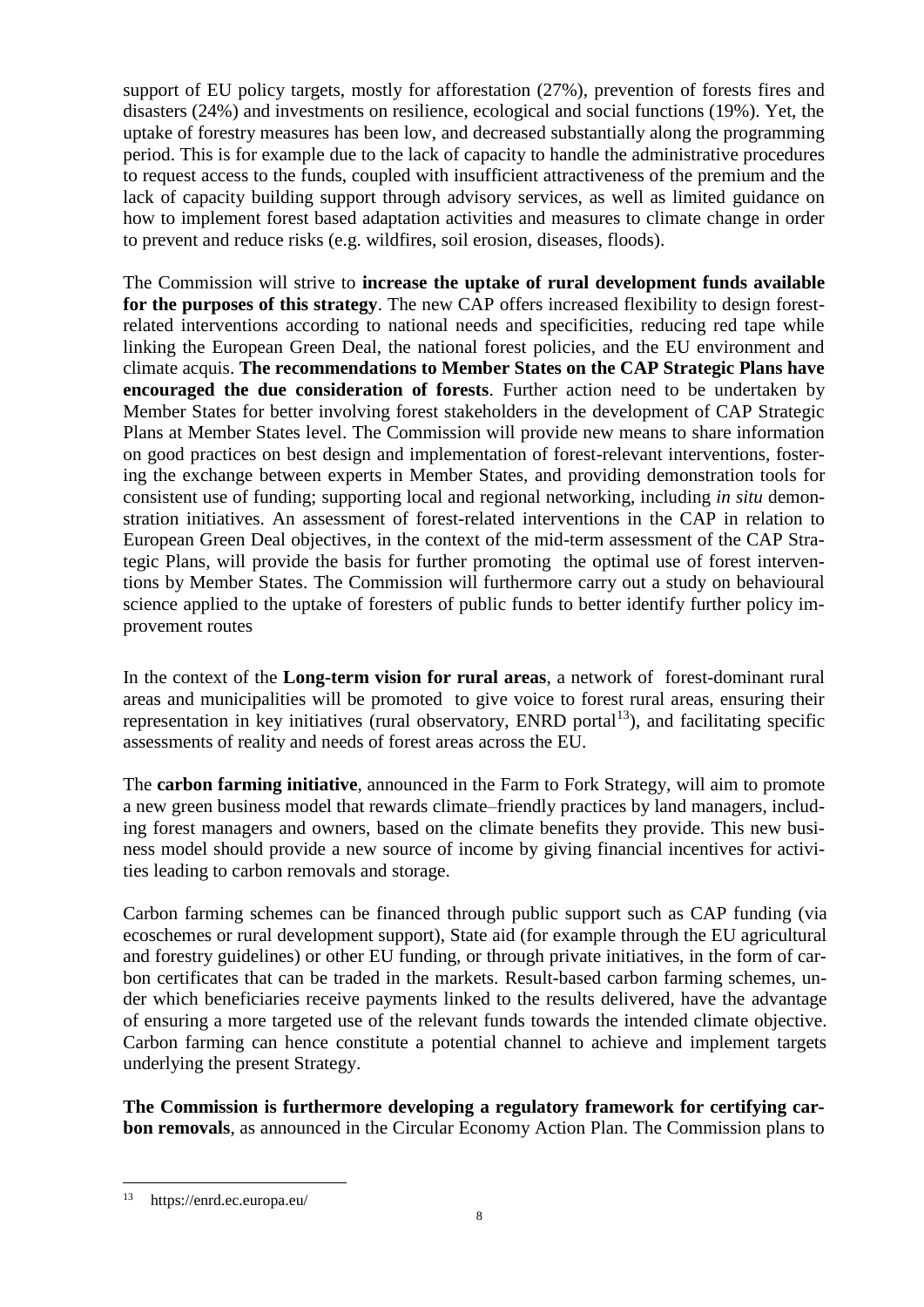publish **a Communication setting out an action plan for both carbon farming and carbon removal certification by the end of 2021**.

The Commission will :

- 1. Propose a **legally binding instrument for ecosystem restoration**, including forest ecosystems
- 2. Develop **guidelines on the definition of strict protection**, including **definition, mapping, monitoring and strict protection of primary and old-growth forests**
- 3. **Identify additional indicators as well as thresholds or ranges for sustainable forest management** to be included in the future legislative proposal on EU forest planning and monitoring
- 4. Develop **guidelines on biodiversity friendly afforestation and restoration**
- 5. Develop a definition and adopt guidelines for **closer-to-nature-forestry practices as well as criteria for** closer-to-nature forest management certification scheme
- 6. Provide **guidance and promote knowledge exchanges on good practices on climate adaptation and resilience**, using inter alia the Climate-ADAPT platform
- 7. Supplement **the revision of the Regulation on forest reproductive material** with measures to boost the availability and distribution of forest reproductive material suitable for future climatic conditions
- 8. Promote **forest-related interventions in the CAP** in relation to European Green Deal objectives, following the mid-term assessment of the CAP Strategic Plans Develop **an action plan for carbon farming and carbon removal certification**

### **3. Supporting the socio-economic functions of forests for thriving rural areas and boosting sustainable forest bio-economy**

There are 16 million private forest owners in the EU, and 40% of forests are under different public ownership schemes. In 2020, in the EU there were 2.1 million people working in the traditional forest sector (logging, sawmilling, wood-based products, cork, pulp and paper), and another 1.1 million people in manufacturing of furniture. In 2015, 420.000 enterprises were active in wood-based industries, representing 20% of manufacturing enterprises across the EU, and the extended forest-based industry value chains supported 3.6 million jobs in the green economy, with a turnover of EUR 640 billion. Yet, employment in the forest-based sector decreased by about 33% from 2000 to  $2015^{14}$ .

Forests and the forest-based sector provide multiple socio-economic functions and benefits, including jobs and growth opportunities in rural areas and sustainable raw wood materials and products that are key in EU's transition to a sustainable climate-neutral economy. During their lifetime, trees help removing CO2 from the atmosphere by storing carbon in their leaves, trunks, roots and soils. At the end of their life by harvest or natural death, carbon is again released to the atmosphere e.g. by fires, burning for energy, incineration or over time by natural decaying processes. However, the carbon removal period can be significantly extended when transforming woody biomass into wood materials and products with a long-life cycle.

Through its embodied carbon, sustainably-produced and long-lived wood products can add to the carbon removal by biological processes and thus help to achieve climate neutrality<sup>15</sup>. Harvested wood products in the EU represent an active net carbon sink of around -

<sup>&</sup>lt;sup>14</sup> ESTAT 2020: 511.000 jobs in forestry and logging in the EU in 2020. Wood-based manufacturing industries in the EU-27 employed 3.1 million persons in 2018.

<sup>15</sup> COM (2020) 98 final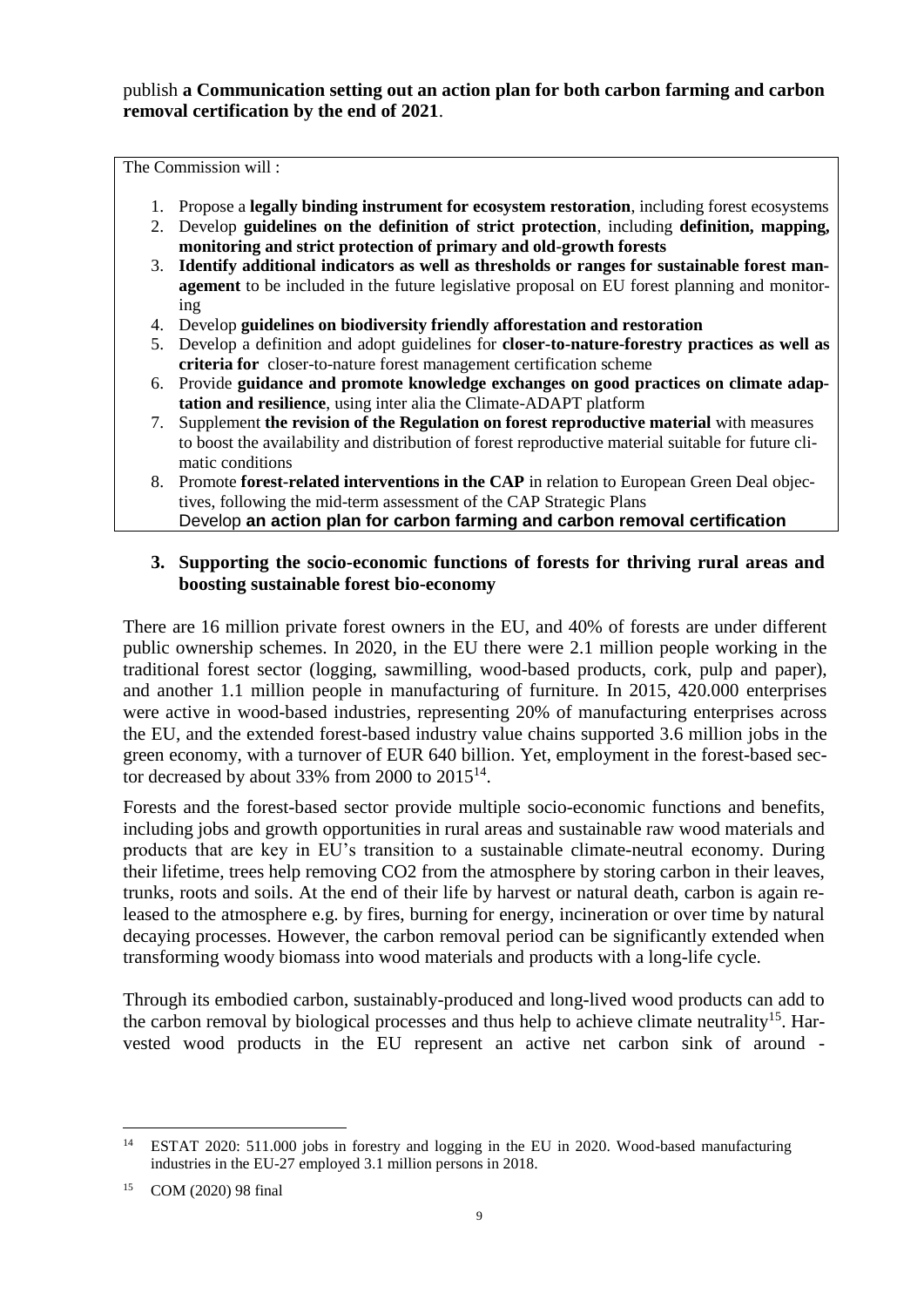40 MtCO2e/year, while also generating climate benefits through a material substitution effect, with values ranging from  $-18$  to  $-43$  MtCO2e/year<sup>16</sup>.

That is why it is crucial that, when building a sustainable and climate-neutral economy, we ensure an optimal use of wood in line with the cascading principle. This means that the majority of it should be used for making long-lived materials and products. Wood use for shortlived products and energy production should be minimised and rely namely on secondary woody biomass such as sawmill by-products, residues, recycled materials.

The industrial forest sector holds significant potential for improving its production of sustainable and legally harvested wood for circular and long-lived materials and products. This requires stimulating the demand in downstream industries and promoting forest management practices, production tools and processes that are better adapted to different future forest resources, while preserving and restoring biodiversity for forest resilience and climate adaptation.

In addition to the wood-based economy, forests offer a variety of equally important additional products and services, from food to ecotourism, which support the economies and the social fabric in rural areas.

The EU Forest Strategy acknowledges and aims to boost the entire sustainable forest bioeconomy that works in synergy with the EU's increased climate and biodiversity ambition.

## *3.1. Promoting sustainable forest bioeconomy for long-lived wood products*

The European Green Deal implies more sustainable ways of producing and using wood products on our continent. The updated EU Bioeconomy Strategy<sup>17</sup> encourages the transition to a more bio-based and circular economy. Increasing the supply of long-lived wood products should be done in synergy with improving the conservation status of European and global forests. Land managers should be incentivised to **increase forest areas suitable for longlived wood production, in line with reinforced sustainable forest management favourable to biodiversity, resilience and climate adaptation**.

The focus therefore has to be on a drastic shift from short-lived to long-lived uses of wood, such as buildings and furniture, including through better reusing and recycling wood products from construction and demolition sites. This is also in line with the new EU Circular Economy Action Plan, which has committed to reducing packaging and further restricting singleuse products. Such short-lived products are made, among others, also of wood-based materials.

In addition, investments are needed throughout the whole wood processing chain. Instead of trying to adapt the forests to their industries, wood processing industries should better adapt their equipment to the changing and diversifying resources of forests. Investments should also

 $\overline{a}$ <sup>16</sup> Harvested wood product categories include 1) sawn wood, 2) wood panels and 3) paper. In GHG mitigation they have, by default, a first decay function with different half live values (35, 25 and 2 years). This way paper decays much faster (has a much lower mitigation potential over time) than the other categories. Anything that does not fall within these category/uses is instantaneously oxidized. The JRC suggests this citation: Grassi, G., Fiorese, G., Pilli, R., Jonsson, K., Blujdea, V., Korosuo, A. and Vizzarri, M., Brief on the role of the forest-based bioeconomy in mitigating climate change through carbon storage and material substitution, Sanchez Lopez, J., Jasinevičius, G. and Avraamides, M. editor(s), European Commission, 2021, JRC124374.

<sup>17</sup> COM (2018) 673 final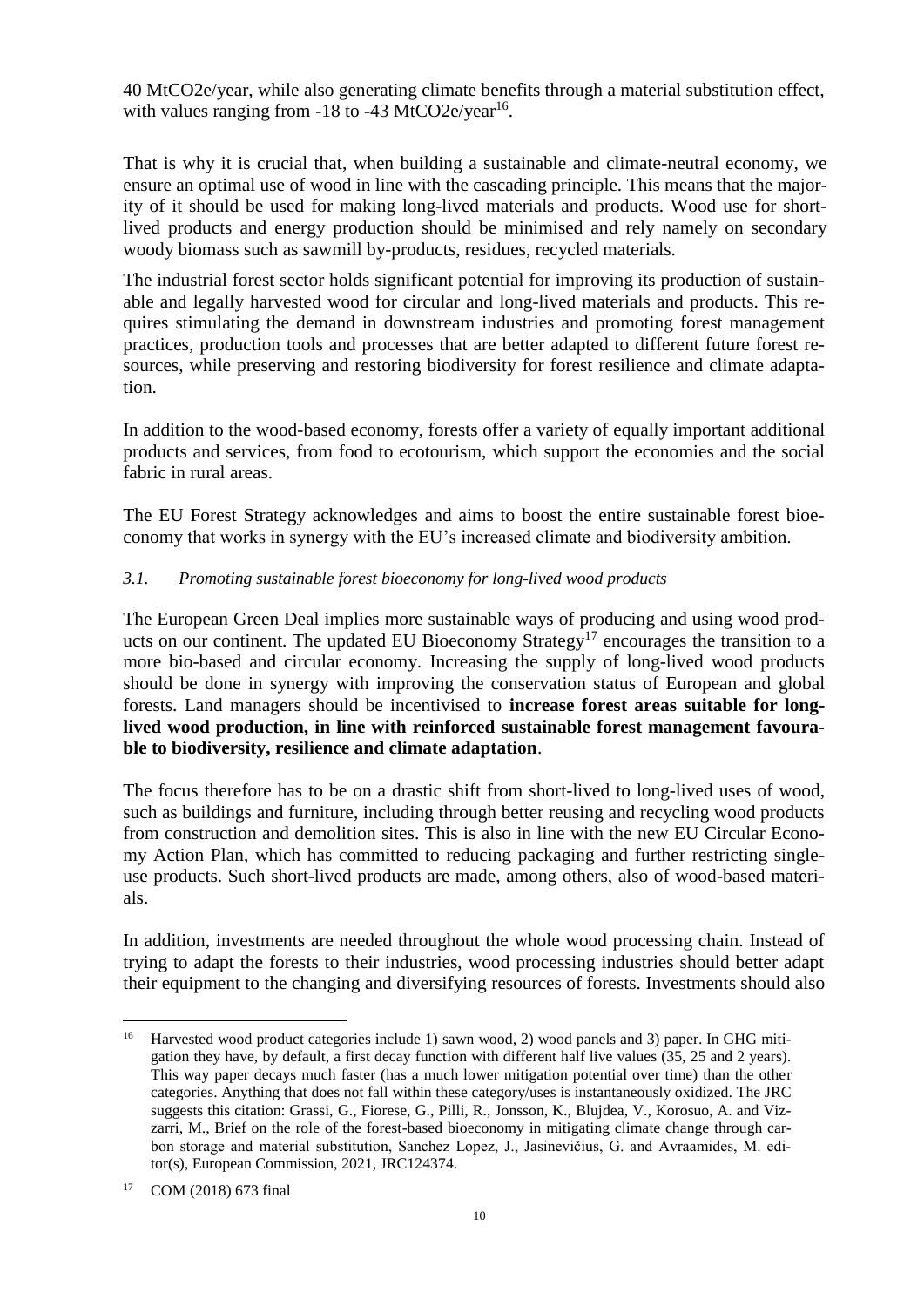focus on the production of long-lived wood products from lower quality logs, from more hardwood species, and anticipating greater fluctuations in production over time.

From this perspective, the most important **role of wood products is to help turning the construction sector from a source of greenhouse gas emissions into a carbon sink**, as set out in the Renovation Wave Strategy<sup>18</sup> and the new European Bauhaus initiative<sup>19</sup>. There is considerable room for improvement, as wood products, with less than 3% of market share, are still only a tiny fraction of building materials in Europe, which largely remain dominated by energy intensive and currently fossil fuel-based materials<sup>20</sup>. The Commission will develop a **roadmap for reducing whole life-cycle carbon emissions in buildings**. In the context of the revision of the Construction Products Regulation, **the Commission will develop a standard, robust and transparent methodology to quantify the climate benefits of wood construction products and other building materials**.

Promoting the use of wood products in the EU also requires demand-side actions, including combating misconceptions about fire risk and lack of durability, and acknowledging the multiple advantages of wood products in terms of reducing pollution and energy consumption during the construction, use and deconstruction phases. Construction engineers and architects should acquire the skills for designing buildings with wood. Construction companies, following the principles of life cycle thinking and circularity, should reflect the full benefits of wooden construction in their risk premiums and business models.

Following the **New European Bauhaus**<sup>21</sup>, research and innovation on architecture, green design and construction materials should be amplified, including on industrial improvements to use more low-grade wood, especially from hardwood species and on how to enhance cascading use and increase circularity, targeting the recovery of existing wood for the manufacture of engineered wood products. In particular, the Innovation Fund<sup>22</sup>, dedicated to the funding of innovative low-carbon technologies, offers support possibilities for innovative projects in construction, including wood construction.

Regulatory approaches also need attention. Scaling up the production of long-lived wood products is still limited by construction regulations, such as fire safety regulations, which do not fully reflect the technical possibilities of modern timber constructions. Member States should be encouraged to reflect best available scientific knowledge in the design of regulations favourable to long-lasting wood products, including acting on energy and environmental performance of building and construction products, promoting ecolabel related with carbon sequestration and increased circularity and by targeting the crucial phases in the life of buildings, including construction, renovation and deconstruction.

<sup>18</sup> COM (2020) 662 final

<sup>19</sup> https://europa.eu/new-european-bauhaus/index\_en

<sup>&</sup>lt;sup>20</sup> Wood-based constructions products have an average market share of 2.4% in the EU (representing a total EU consumption of 26.2Mm3, or 15.7M tonnes of material), whereas non-metallic minerals constitute the bulk of materials used in the construction sector (market share of 93%). This market share varies widely between Member States: front-runners such as Finland or Sweden reach a market share above 10%, while most MS display a market share lower than 2%. Source: Trinomics (in prep) Evaluation of the climate benefits of the use of harvested wood products in the construction sector and assessment of remuneration schemes. Task 1.1 Market Analysis.

<sup>21</sup> [https://europa.eu/new-european-bauhaus/index\\_en](https://europa.eu/new-european-bauhaus/index_en)

<sup>&</sup>lt;sup>22</sup> [https://ec.europa.eu/clima/policies/innovation-fund\\_en](https://ec.europa.eu/clima/policies/innovation-fund_en)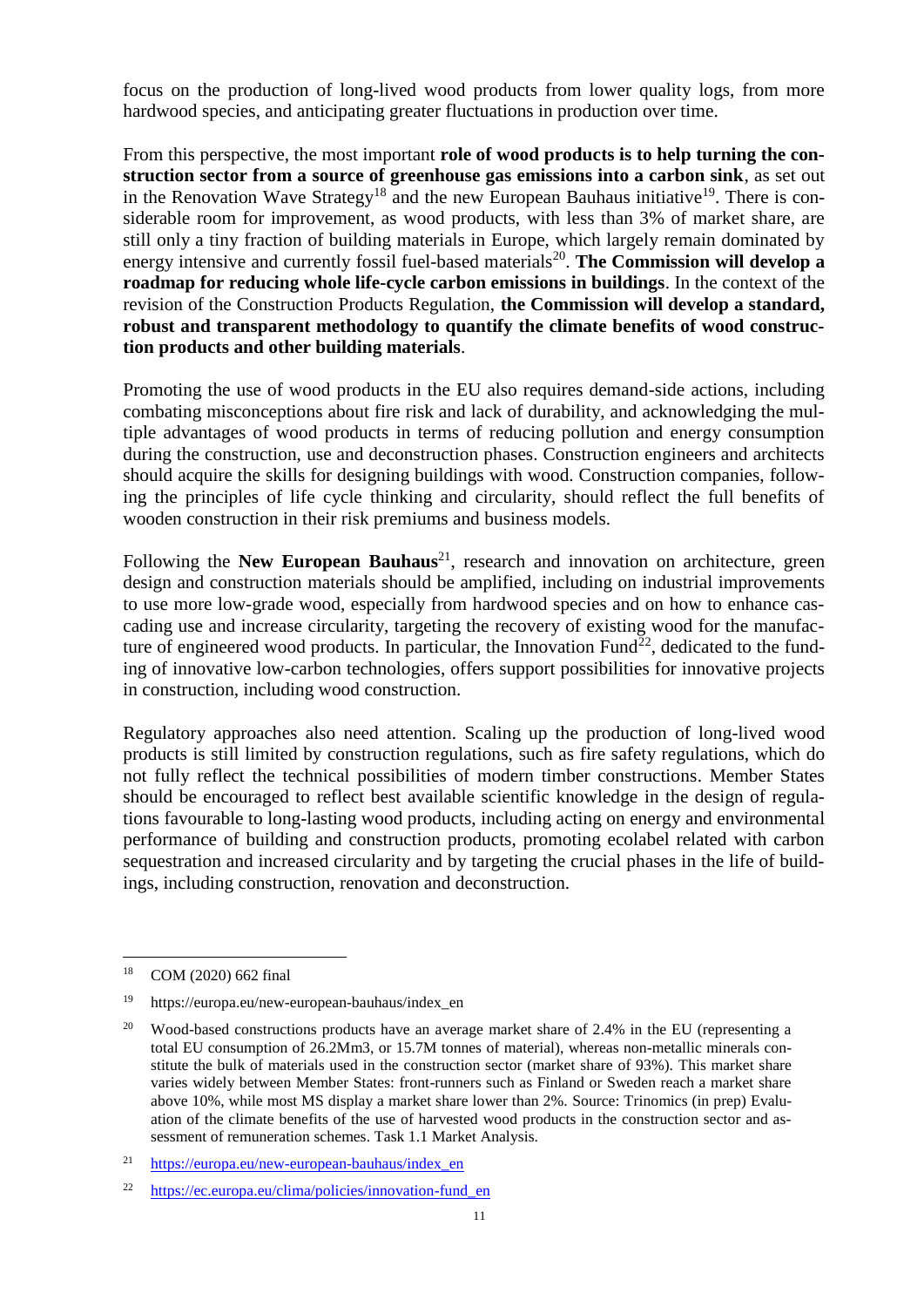Through incentives directly based on carbon sequestration, the upcoming carbon farming initiative and carbon removals certificates framework should include dedicated actions for the production and the use of long-lived wood products. [Placeholder for LULUCF]

## *3.2. Ensuring sustainable use of wood-based resources for bioenergy*

# [TO BE UPDATED IN LIGHT OF REDII OUTCOME]

Wood-based bioenergy has the potential to provide part of the solution to the climate and biodiversity crises, but only when biomass is produced sustainably and used efficiently. To meet the at least 55% emission reduction target by 2030, Member States will need to significantly increase the share of renewable sources in their energy mix. Biomass, with 60% share, is currently the main source of renewable energy. The intensification of forest harvesting is, however, one of the causes of concern for the conservation of forests biodiversity and their carbon sink and stock.

A recent Commission Report<sup>23</sup> on the use of woody biomass for energy production in the EU shows an increasing overall use of woody biomass in the EU in the past two decades (around 20% since 2000). While wood-based bioenergy production is to a large extent based on secondary woody biomass (forest-based industry by-products and recovered post-consumer wood), which makes up almost half of the reported wood use (49%), primary woody biomass (stemwood, treetops, branches harvested from forests) however still makes up at least 37% of the EU input mix of wood for energy production.

The proposed revised Renewable Energy Directive (add reference depending on timing) includes **strengthened sustainability criteria for the use of biomass for energy**. The use of whole trees for energy production should be minimised, meaning that planting trees for the purpose of bioenergy should be avoided and bioenergy should rather focus on wood waste and residues.

Negative externalities of bioenergy use, such as air pollution, also have to be minimised. Prioritising residues and a cascade use of wood should remain a key overarching principle for maximising the positive climate impact of bioenergy.

[In the proposal for the revision of the Renewable Energy Directive as part of the Fit-for-55 package, the Commission will …]

The Commission will also analyse other incentive schemes for bioenergy and propose revising them as appropriate to ensure that the share of forest-based bioenergy in the EU renewable energy mix remains within the limits of sustainability and its possible negative externalities are adequately mitigated

### *3.3. Promoting non-wood forest bioeconomy, including ecotourism*

 $\overline{a}$ 

EU forests provide highly valuable non-wood products, such as cork (80% of the worldwide production), resin, tannins, fodder, medicinal and aromatic plants, fruits, nuts, roots, mushrooms, seeds, honey, ornamentals and wild game, which often benefit the local communities. They contribute about 20% of the marketable value of forests, and their potential for generat-

<sup>23</sup> [https://ec.europa.eu/jrc/en/publication/eur-scientific-and-technical-research-reports/use-woody](https://ec.europa.eu/jrc/en/publication/eur-scientific-and-technical-research-reports/use-woody-biomass-energy-production-eu)[biomass-energy-production-eu.](https://ec.europa.eu/jrc/en/publication/eur-scientific-and-technical-research-reports/use-woody-biomass-energy-production-eu)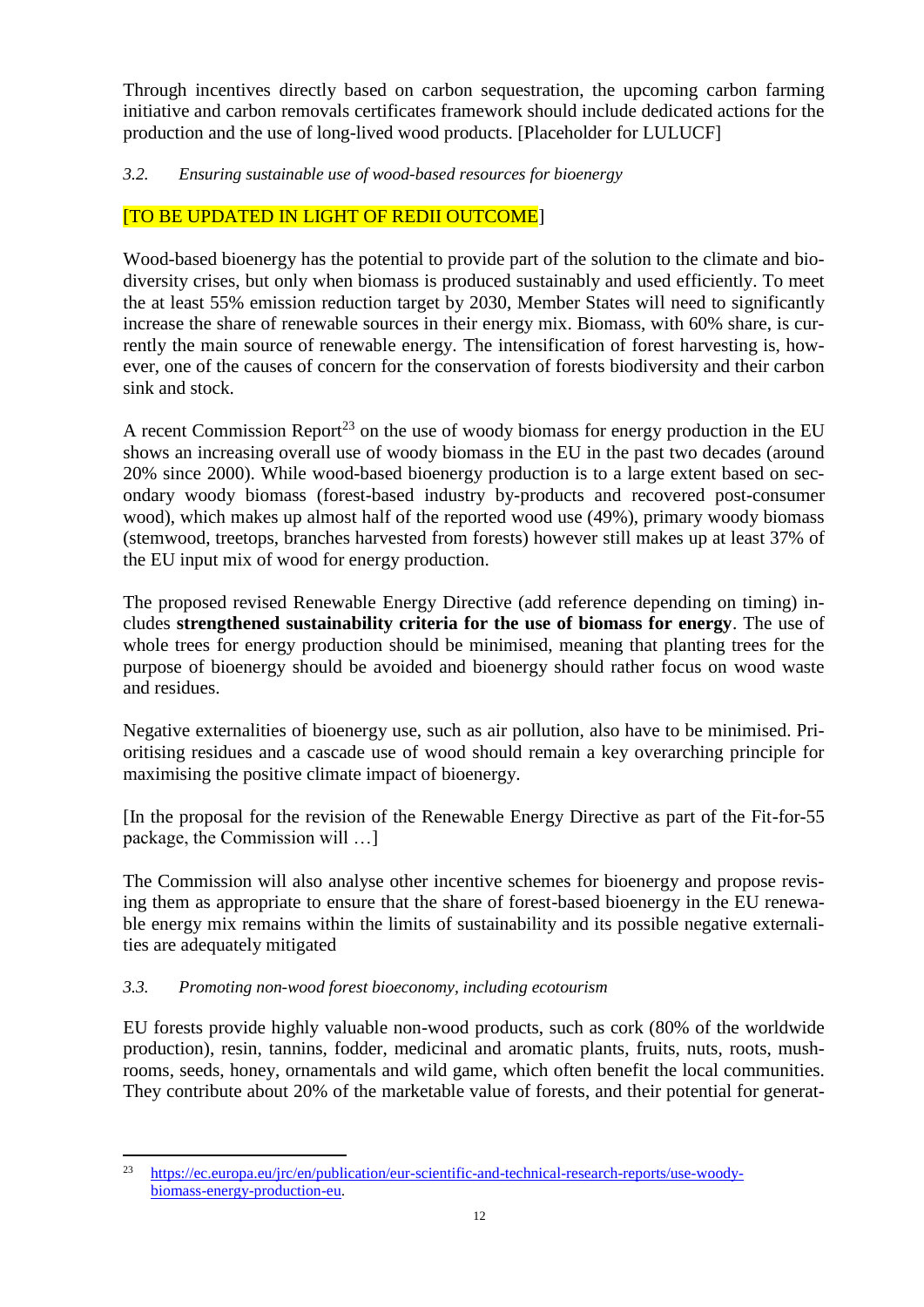ing additional revenues to the owning communities can be further promoted and supported in cooperation with the national and local authorities and actors.

This is in particular the case for the tourism sector related to nature that has a significant growth potential. European tourism ecosystem has suffered particularly hard under COVID-19 but the pandemic has also made people spend more time in nature. The growing trend of nature tourism is an opportunity to accelerate the green transition of the tourism sector and provide significant income opportunities in rural areas and improve rural welfare, while further promoting biodiversity conservation and the preservation of carbon stocks.

In order to seize additional benefits from non-wood products to rural communities in forested landscapes and supporting producers' organisations, the Commission will promote the elaboration of coordinated and integrated regional, national and subnational programmes on the sustainable production of Non-Wood Forest Products.

In order to boost EU forest ecotourism, the Commission will promote collaboration between the tourism sector, forest-owners and nature protection services, and standards and norms for eco-tourism activities.

# *3.4. Developing skills and empowering people for sustainable forest bioeconomy*

Behind the delivery of the many services that forests provide are concrete people with a wide variety of skills. The increasing multifunctional role that forests will play in the transition to a sustainable and climate neutral future will require more skilled people than we have today, including, among others, experts in enhanced sustainable forest management practices, including adaptive re-and afforestation and restoration, wood-using architects, engineers and designers, food experts, data specialists, chemists, ecotourism facilitators. It is important to develop respective curricula, knowledge and skills.

The Commission will map core forest-related skills needed to achieve the goals of the new EU Forest Strategy and develop relevant education materials. The Commission will also explore possibilities to launch a professional training programme or modules for foresters to acquire modern skills on enhanced sustainable forest management, including closer-to-nature forestry and biodiversity-friendly afforestation, reforestation and tree planting.

In addition, the Commission will also launch a public campaign with a focus on young and unemployed people to inform them on available training and career options in the forestry sector, especially for the jobs and skills needed to achieve the goals of the EU Forest Strategy.

The Commission will

- 1. As part of the CAP and to increase forest support, provide new means to share information on good practices on best design and implementation of forest-relevant interventions
- 2. **Promote the use of the Natura 2000 logo for non-wood forest-based products and services**
- 3. In order to encourage long-term storage of carbon in construction products and turn part of the construction sector into a carbon sink, establish a **standard, robust and transparent methodology to quantify the climate benefits of wood construction products and other building materials**, reflecting the most advanced dynamic life cycle analysis techniques
- 4. Work to ensure that **the review of the construction products regulation**<sup>24</sup> better reflects the importance of considering temporary carbon storage as a key aspect of the environmental performance of products
- 5. Consider **including sustainable activities related to harvesting, production and use of**

 $\overline{a}$ <sup>24</sup> Regulation (EU) 305/2011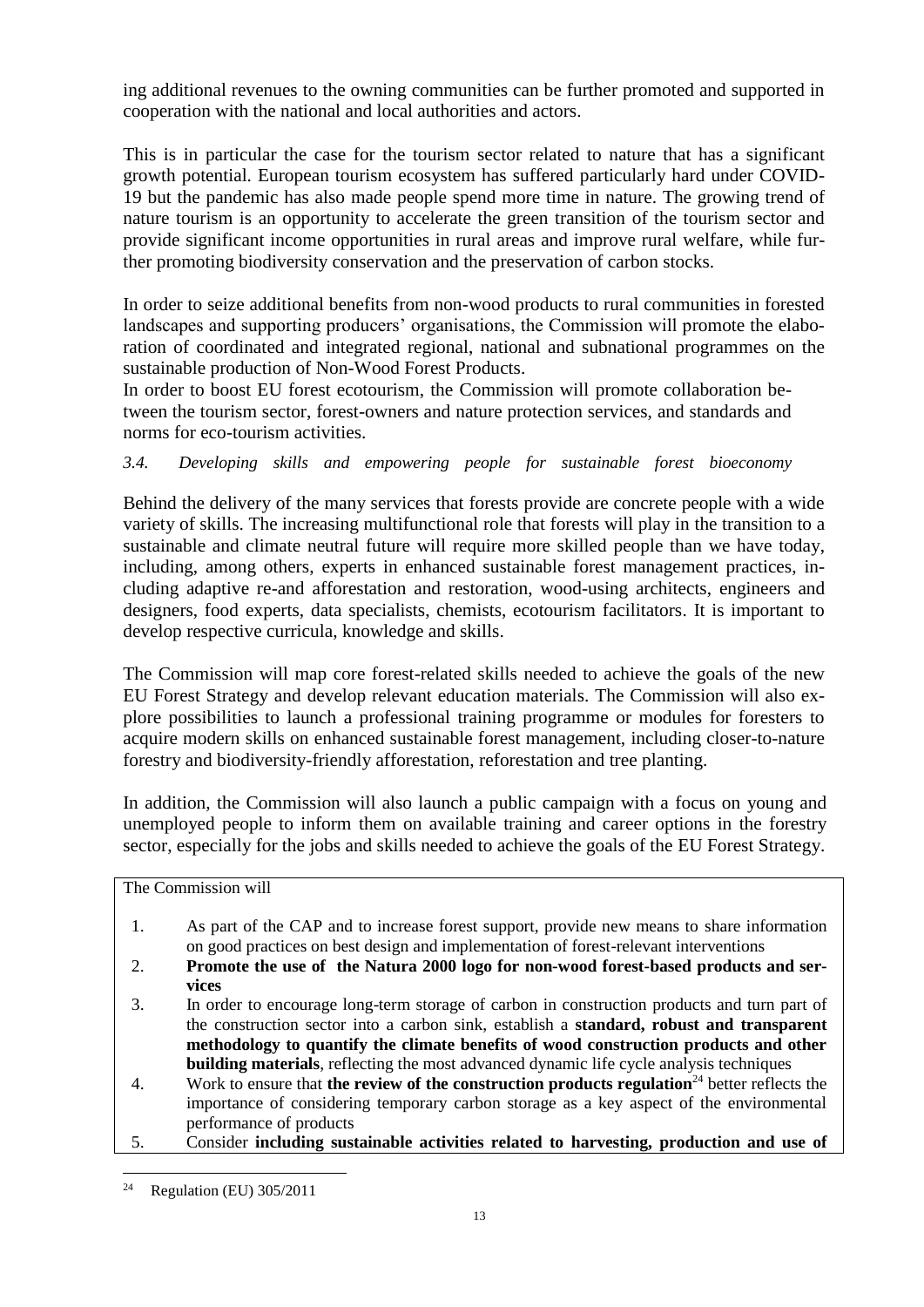**wood products** in the forthcoming reviews of the delegated acts of the Regulation Taxono $mv^{25}$  on mitigation and circular economy

- 6. **Identify and address possible hurdles posed by current EU legislation and the State Aid Guidelines** to grant adequate public support to services beneficial for the public interest.
- 7. Create **a new alliance between the professionals of tourism and the foresters**. It will involve the World Tourism Organisation and the network for Europe's natural and cultural heritage
- 8. **Build a toolkit** to help Member States to establish life-long programs and advise to foresters and adapt education and training to the challenges and needs of today's realities, and to develop employment opportunities

# **4. Strategic EU forest planning, monitoring and data collection**

Information concerning the status of EU forests, pressures and ecosystem services, as well as their social and economic value, is patchy. This poses challenges to strategic EU sustainable forest planning, monitoring and management to ensure that forests can deliver on their multiple functions.

There is a need for more comparable data and for a more complete picture from both remote sensing and in situ data, to monitor the actual status and health of the different forest ecosystems across the EU, including, among others, aspects such as soil carbon, biodiversity, biotic and abiotic stress. It is important to ensure a holistic monitoring with high spatial and temporal granularity.

The main reasons for today's situation are the absence of comprehensive mandatory reporting requirements since 2007, when the Forest Focus Regulation expired, a missing strategic plan for the future of EU's forests, the lack of more detailed sustainable forest management indicators and thresholds, and challenges related to the use of remote sensing data (i.e. lack of common definitions, data interpretation, non-availability of long and comparable time-series, limitations of the Copernicus forest products).

At the same time, it is crucial to support forest owners and relevant policy makers with science-based knowledge and information in an accessible manner to all, and have a strategic overview of the plans for the management of EU's forests so that forests can fulfil the increasing multiple demands put on them in the transition to a sustainable climate-neutral economy. Also, the rapid unfolding of forest natural disturbances requires more agile tools for monitoring these phenomena in real-time. There is a need for strategic forest planning and monitoring across policies, e.g. for land use and change monitoring for the implementation of the LULUCF regulation, for forest damage prevention and control, and for the ecological condition of EU's forests.

Digital technologies allow a more effective sustainable forest management and offer opportunities for increased and more efficient monitoring. Copernicus Sentinel data and artificial intelligence are being used to provide continuous forest inventories in Portugal, identify land use (changes) as well as check upon the health status of trees in support of forest managers and the pulp and paper industry<sup>26</sup>. In Sweden, information coming from satellite imagery has allowed the detection of illegal cutting (now quite rare) and of poor management practices, since  $2000^{27}$ . In Romania, a 'smart forest' project is being implemented in a primary forest to

<sup>25</sup> Regulation (EU) 852/2020

<sup>26</sup> [Case Gallery -](https://earsc.org/sebs/all-cases/) earsc.org/sebs

<sup>27</sup> [Case Gallery -](https://earsc.org/sebs/all-cases/) earsc.org/sebs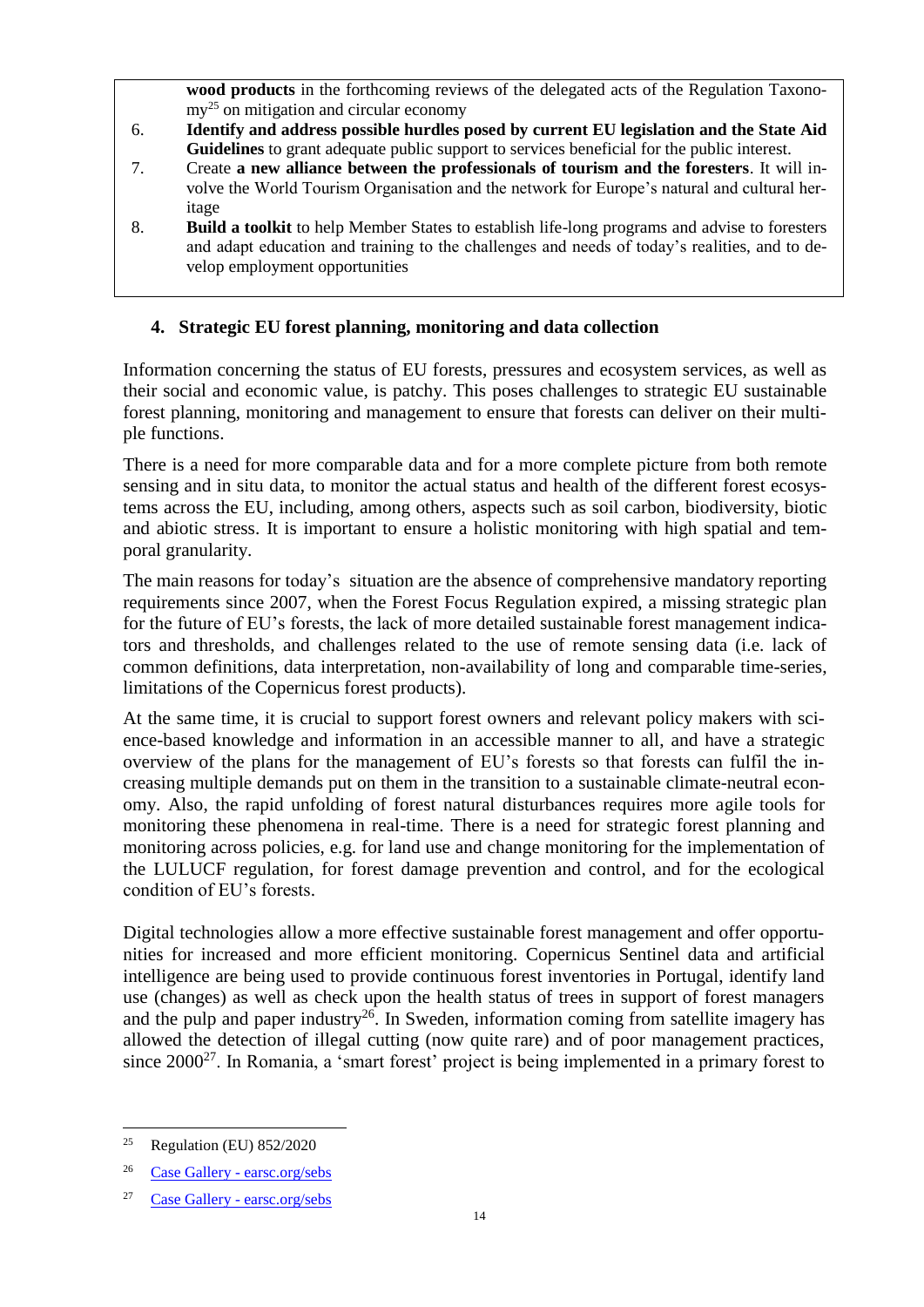alert forest guards on potential illegal  $\log\frac{28}{8}$ . Such examples are no longer the exception, and they drive forest management into the digital era.

Establishing an EU-wide common digital monitoring framework, using remote sensing technologies, will improve the accuracy of monitoring. Subject to an impact assessment, the **Commission will put forward a legislative proposal for EU Forest Monitoring and Planning framework**. Focus should be on regular and more frequent cost-efficient reporting and update of data on priority policy-relevant topics, such as biodiversity, health, damages, invasive alien species, and effects of climate change. A list of parameters relevant to the areas monitored would be defined, and data should be collected and reported, building on existing indicators and monitoring schemes. The new monitoring instrument should promote the use of best available information, combining *in situ* and remote sensing/digital means to set up a harmonised system of collection of data. Options for new monitoring parameters and indicators relevant to the EU would be assessed and considered through expert support, research and other means, and would be integrated in the monitoring system when available.

The new legal framework for forest monitoring would include **Strategic Plans for Forests** to be developed by competent national or regional authorities laying out the **strategic vision for forests and the forest sector** for the next 10, 30 and 50 years to cover the short-term planning cycle, the EU climate neutrality in 2050 and net negative emissions thereafter to which forests will need to contribute. Strategic Plans for Forests would serve as a coordinated forest planning and management tool at EU level, helping to identify data gaps, build on the multifunctional role of forests and **foster exchanges, collaboration and harmonization of views for EU forests and the forest sector**.

In addition and in line with the EU 2030 Biodiversity Strategy, the share of forest areas covered by Forest Management Plans (FMPs) should cover all managed public forests and an increased number of private forests. This is necessary to help forest owners and managers to effectively translate the policy objectives and strategic priorities set at EU, national and regional level into reality on the ground. In preparation of the new **legislative instrument** on EU forest planning and monitoring, the Commission will perform a comparative assessment of the state of play in Member States and consider setting minimum common requirements for such plans, or their Member State equivalents<sup>29</sup>.

The new legal framework will be supported by a comprehensive governance system under the updated more inclusive and coherent EU forest governance framework as per section 6. As part of this, a dedicated group involving key experts and networks on forest monitoring will be established to assist with identifying and defining the common list of indicators and methods to monitor, defining work programmes, and identifying research needs and progress.

The Forest Information System for Europe (FISE) will be enhanced to become the corner stone for harmonised forest data in Europe. The integrated forest monitoring system will therefore be framed under and its results made available through the information system. FISE should be the European contribution to Earth Observation-based global forest monitoring under the EU Observatory.

<sup>&</sup>lt;sup>28</sup> [Vodafone powers the first smart forest in Romania to prevent illegal logging -](https://business-review.eu/tech/it/vodafone-powers-the-first-smart-forest-in-romania-to-prevent-illegal-logging-218593) Business Review (busi[ness-review.eu\)](https://business-review.eu/tech/it/vodafone-powers-the-first-smart-forest-in-romania-to-prevent-illegal-logging-218593)

<sup>&</sup>lt;sup>29</sup> Forest management plans and requirements to such plans already exist in several Member States that the Commissions assessment will build on. See: Summary of forest management plans requirements: [fmp\\_table.pdf \(europa.eu\)](https://ec.europa.eu/environment/forests/pdf/fmp_table.pdf)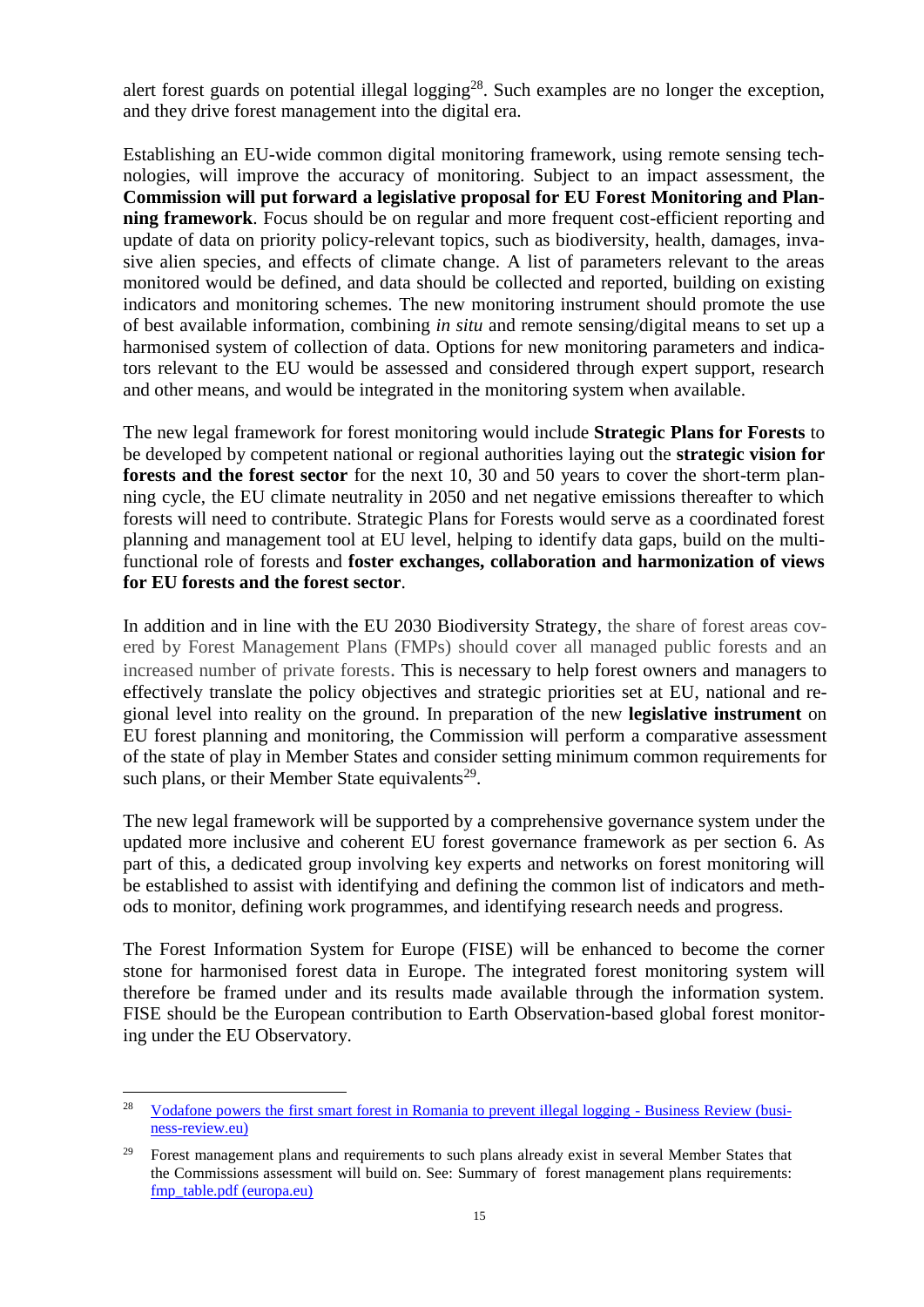The Commission will further support initiatives aimed at raising awareness of the digital and remote sensing opportunities for forest monitoring and management, with a view to share best practices and challenges. While monitoring should be based as much as possible on seamless geospatial data, e.g. from remote sensing, in-situ data is still a key for improving EU monitoring for site specific indicators that cannot be monitored through remote sensing (e.g. soil organic carbon) or for calibration of remote sensing products with the aim to harmonising national products.

A dashboard on key indicators will be produced and updated yearly for indicators, such from remote-sensing data, that are readily available, while every [X] years for those where more time is needed to consolidate them. This will also contribute to the regular monitoring processes such as. the UN Sustainable Development Goals, the 8<sup>th</sup> Environment Action Programme and the European Semester. Taking into account the particular risk of disturbances and the rapidly changing situation in EU forests, forest disturbances and updated risk assessments will also be part of the yearly reports. The European forest science partnership will be involved in the preparation of these reports. Lay summaries will be made available for all FISE reports mentioned above. Civil society or local action groups are invited to make use of these reports and organise public information sessions in their countries or communities, with a view to raise more awareness on European forests.

Citizens and communities will also be involved in monitoring the trees planted as a contribution to the pledge of at least 3 billion additional trees by 2030, through the website Map-MyTree. Practical advice on tree planting and care will be made available on a dedicated platform.

# **5. A strong research and innovation agenda to improve our knowledge on forests**

The Commission, through Horizon Europe, will promote a science-based enhance contribution of EU forests to the European Green Deal ambitions of climate neutrality, biodiversity and sustainable growth. The potential of Horizon Europe will be combined with the complementary investment of up to EUR 1 billion in the future Circular Bio-based Europe Joint Undertaking for the period 2021-2027, to help diversify the income of forest managers.

The Commission will

- 1. **Put forward a proposal for a new legislative proposal on EU Forest Planning and Monitoring** to ensure a harmonised EU forest monitoring, data collection and reporting system and coordinated and strategic EU forest planning
- 2. As part of the Forest Information System for Europe (FISE), on the basis of improved Copernicus products and other remote-sensing data **strengthen the monitoring of climate effects on forests**
- 3. Prepare and publish **regular reports and lay summaries** with the support of a broader European forest science partnership
- 4. Through its Joint Research Centre **develop a European forest science partnership**, with a view to support the development of new indicators based on remote sensing and the latest research results
- 5. **Enhance transnational cooperation** through a dedicated Research and Innovation partnership on forestry
- 6. Develop a "Planning our Future Forest" research and innovation agenda including: research and forecast of challenges affecting forest in light of climate change, the innovation needs for instance species need as well as **piloting and testing of adaptive and resilience enhancing forest management approaches**
- 7. Develop a Citizens' science Programme for forest biodiversity, notably engaging citizens and civil society in monitoring forest biodiversity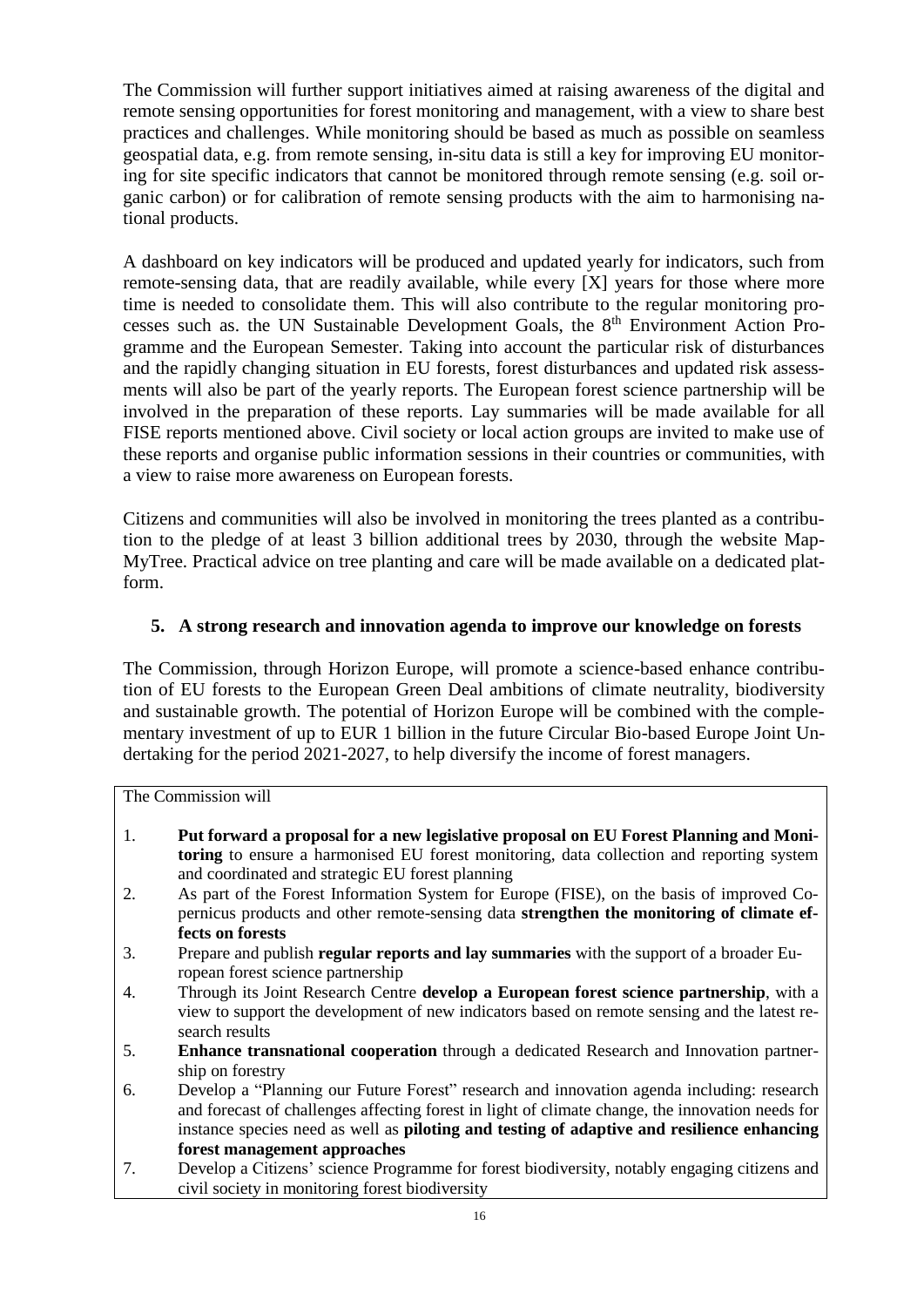### **6. Inclusive and coherent EU forest governance framework**

The wider contribution of forests to the European Green Deal objectives, as presented in the Strategy, including for climate, biodiversity and sustainable bioeconomy, necessitates a more inclusive and better coordinated EU forest governance structure, reflecting all the objectives of the new EU Forest Strategy and their interlinkages. Reinforced coordination of different policies should be ensured and a multidisciplinary exchange should be facilitated, with the involvement a wide variety of experts and stakeholders. Given the increasing interest of the European public in the future of EU's forests, transparency of the governance should also be guaranteed so that everyone can follow how the Commission and the Member States are assisted in delivering on the objectives of the new EU Forest Strategy.

In this spirit, the Commission will propose an EU forest governance system that promotes policy coherence and synergies between the different functions a sustainable and climate neutral European economy requires forests to deliver, and allow for an inclusive space for Member States, forest owners and managers, industry, academia and civil society to discuss forest policy matters, while avoiding overlapping structures.

Regarding the dialogue with the Member States, building on the extensive experience of and cooperation within the Standing Forestry Committee, but also the valuable work undertaken in the Working Group on Forest and Nature and the Expert Group on Forestbased Industries and Sector-related Issues , the Commission will propose an updated governance that brings these three groups together into a single expert group, with a mandate reflecting all the environmental, social and economic objectives of the new EU Forest Strategy and membership ensuring that multiple Member State representatives from different Ministries are members of this group. To make this happen and avoid the creation of an additional structure, the Commission will work with Member States to revise the Standing Forestry Committee rules of procedure, or identify other measures as necessary.

Regarding the engagement with civil society, forest owners and managers, industry and academia, the Commission will take a similar approach and build on the experience of the existing Civil Dialogue Group on Forestry and Cork and the Working Group on Forest and Nature, creating one group with a revised mission statement, broader membership and focus on the implementation of the new EU Forest Strategy.

The Commission will ensure regular joint meetings between the two groups, at least twice a year, and commit to full transparency of the discussions. The Commission encourages also Member States to establish broad multi-stakeholder dialogue platforms to discuss and inform European, national and local forest policies.

Such reinforced governance structure will allow to strengthen the dialogue, break silos and fully reflect, in the spirit of the European Green Deal and the new EU Forest Strategy, the synergies between rural development, sustainable forest bioeconomy and the EU's increased climate and biodiversity ambition.

The Commission will also promote the creation of a "Forest Advisory Services" in the Member States, equivalent to the Farm Advisory services existing under the CAP.